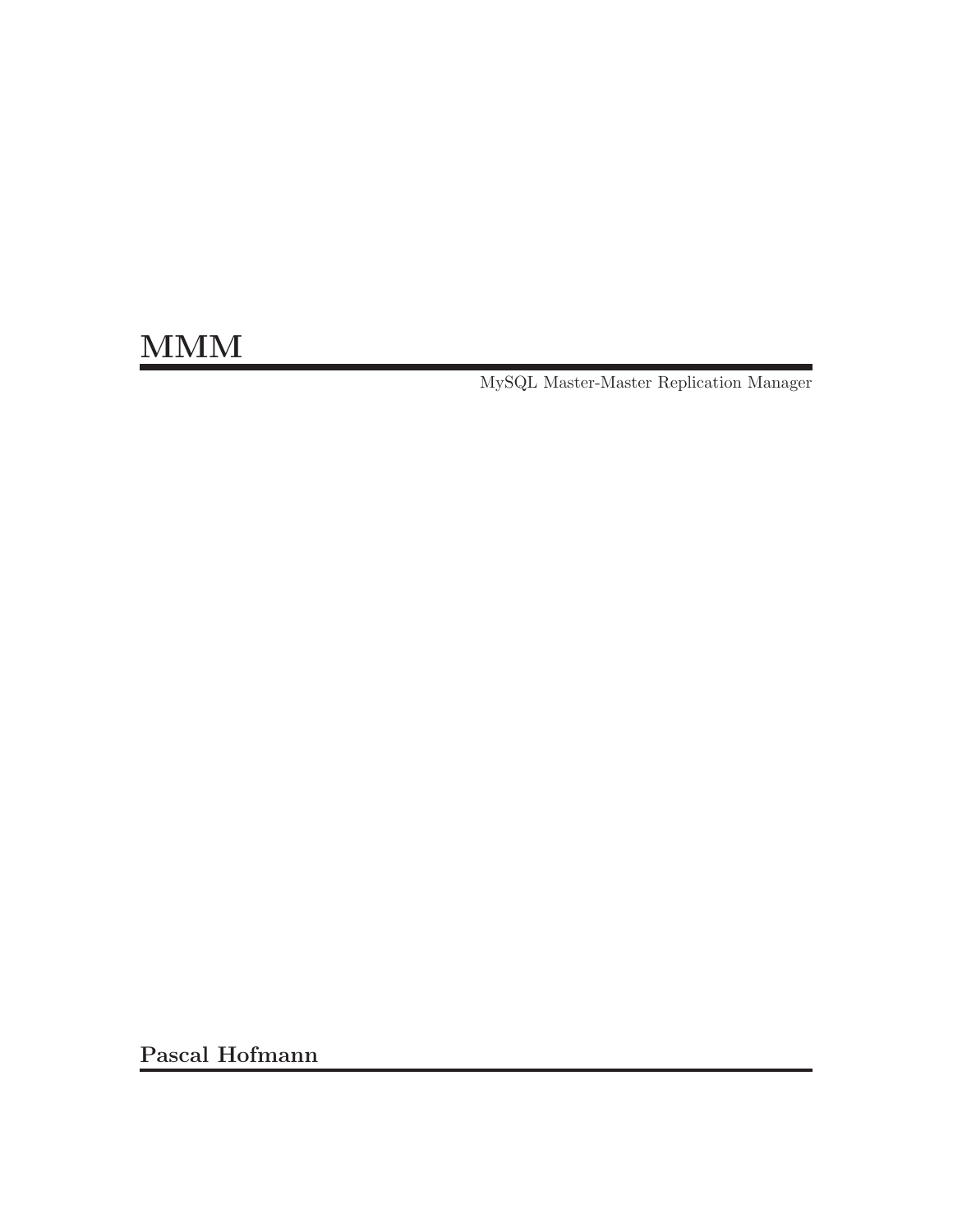Copyright  $\odot$  2009-2010 Pascal Hofmann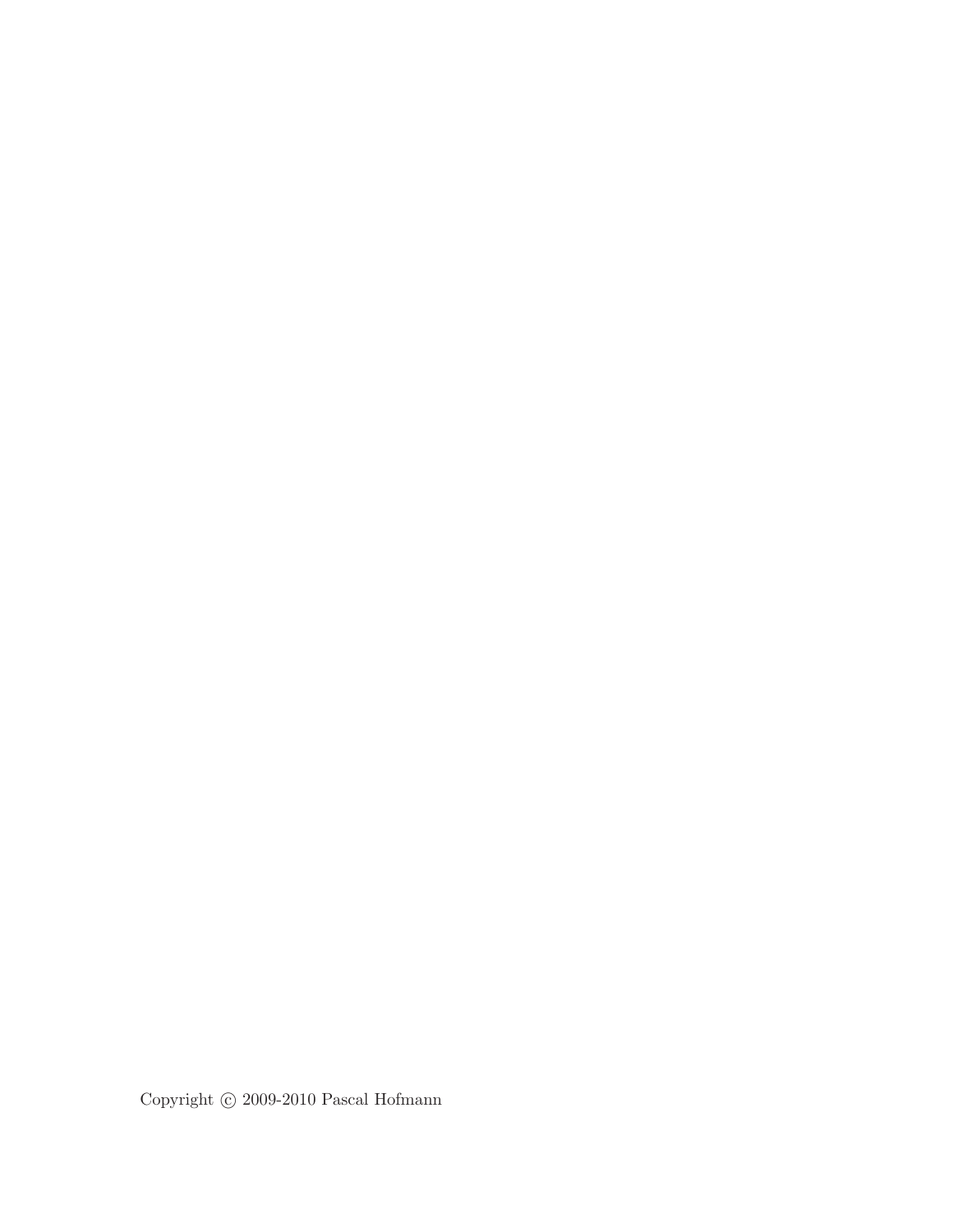# Table of Contents

| $\mathbf 1$    |                                                                                                               |    |
|----------------|---------------------------------------------------------------------------------------------------------------|----|
| $\mathbf{2}$   |                                                                                                               |    |
|                | 2.1                                                                                                           |    |
|                | 2.2                                                                                                           |    |
| 3              |                                                                                                               |    |
|                |                                                                                                               |    |
|                | 3.1                                                                                                           |    |
|                | 3.2<br>3.3                                                                                                    |    |
| 4              |                                                                                                               |    |
| $\overline{5}$ |                                                                                                               |    |
|                | 5.1                                                                                                           |    |
|                | 5.2                                                                                                           |    |
|                | 5.3                                                                                                           |    |
|                | 5.4                                                                                                           |    |
|                | 5.5                                                                                                           |    |
|                | 5.6                                                                                                           |    |
|                | 5.7                                                                                                           |    |
|                | 5.7.1                                                                                                         |    |
|                | 5.7.2                                                                                                         |    |
|                |                                                                                                               |    |
|                |                                                                                                               |    |
|                | 5.8                                                                                                           |    |
|                | 5.9                                                                                                           |    |
|                | 5.9.1                                                                                                         |    |
|                | 5.9.2                                                                                                         |    |
|                | 5.10                                                                                                          |    |
| 6              | $mm\_control$ - controlling the monitor                                                                       | 11 |
|                | 6.1                                                                                                           | 11 |
|                | 6.2                                                                                                           | 11 |
|                | 6.3                                                                                                           | 11 |
|                | 6.4<br>checks $[host   all [check   all] ] \dots \dots \dots \dots \dots \dots \dots \dots \dots \dots \dots$ | 11 |
|                | 6.5                                                                                                           | 12 |
|                | 6.6                                                                                                           | 12 |
|                | 6.7                                                                                                           | 12 |
|                | 6.8                                                                                                           | 13 |
|                | 6.9                                                                                                           |    |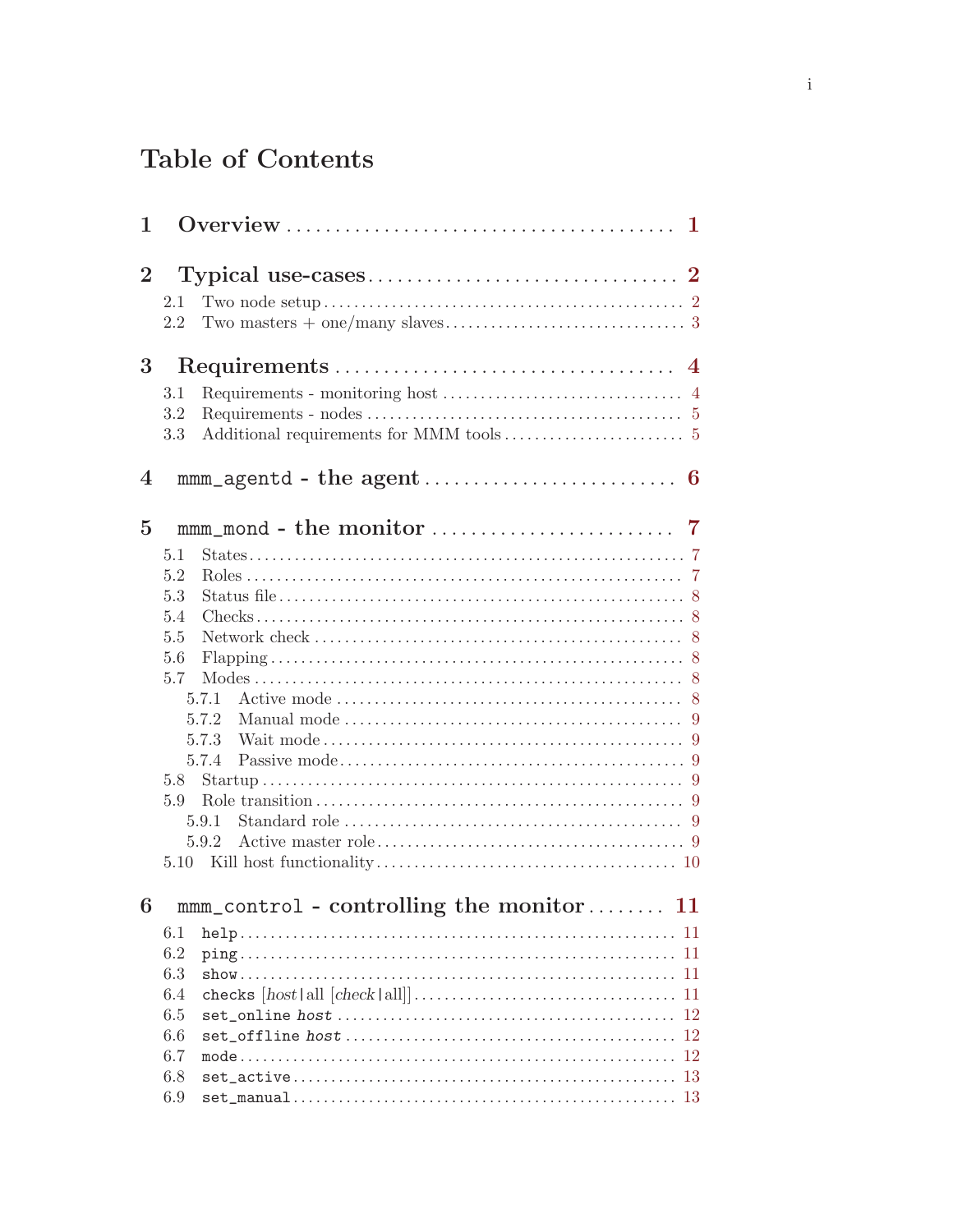|   | 6.10       |         |  |
|---|------------|---------|--|
|   | 6.11       |         |  |
|   | 6.12       |         |  |
|   | 6.13       |         |  |
| 7 |            |         |  |
|   | 7.1        |         |  |
|   | 7.2        |         |  |
|   | 7.2.1      |         |  |
|   | 7.2.2      |         |  |
|   | 7.2.3      |         |  |
|   | 7.2.4      |         |  |
|   |            | 7.2.4.1 |  |
|   |            | 7.2.4.2 |  |
|   |            | 7.2.4.3 |  |
|   | 7.2.5      |         |  |
|   | 7.3        |         |  |
|   | 7.3.1      |         |  |
|   | 7.3.2      |         |  |
|   | 7.3.3      |         |  |
|   | 7.3.4      |         |  |
|   | 7.3.5      |         |  |
|   | 7.3.6      |         |  |
|   | 7.3.7      |         |  |
| 8 |            |         |  |
|   |            |         |  |
|   | 8.1<br>8.2 |         |  |
|   |            |         |  |
|   |            |         |  |

### $\rm ii$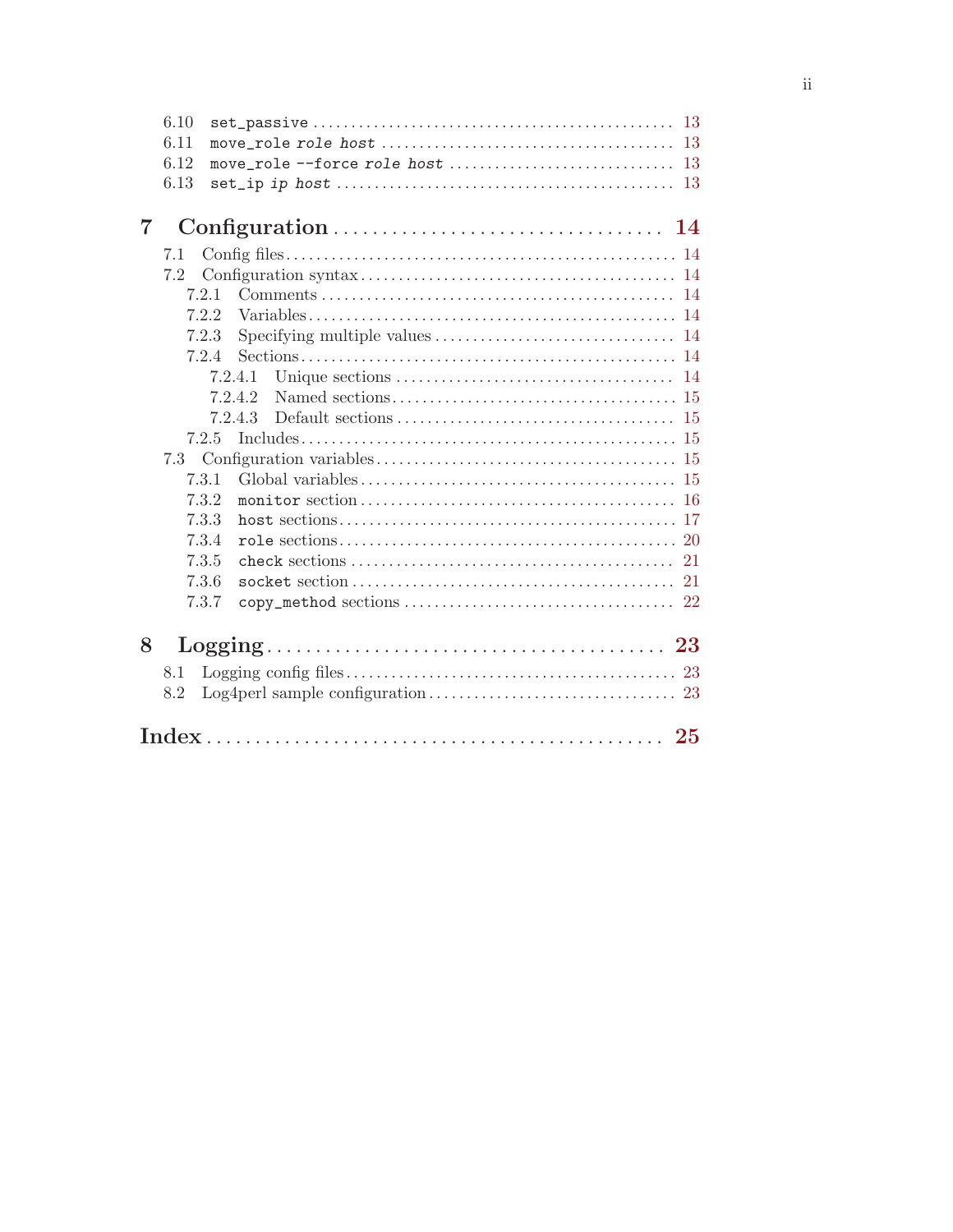### <span id="page-4-0"></span>1 Overview

MMM (Master-Master Replication Manager for MySQL) is a set of flexible scripts to perform monitoring/failover and management of MySQL Master-Master replication configurations (with only one node writable at any time). The toolset also has the ability to read balance standard master/slave configurations with any number of slaves, so you can use it to move virtual IP addresses around a group of servers depending on whether they are behind in replication. In addition to that, it also has scripts for data backups, resynchronization between nodes etc.

The main functionality is provided through the following three scripts:

mmm\_mond monitoring daemon which does all monitoring work and makes all decisions about roles moving and so on.

mmm\_agentd

agent daemon which runs on each MySQL server and provides monitoring node with simple set of remote services.

#### mmm\_control

simple script dedicated to management of the mmm mond processes by commands.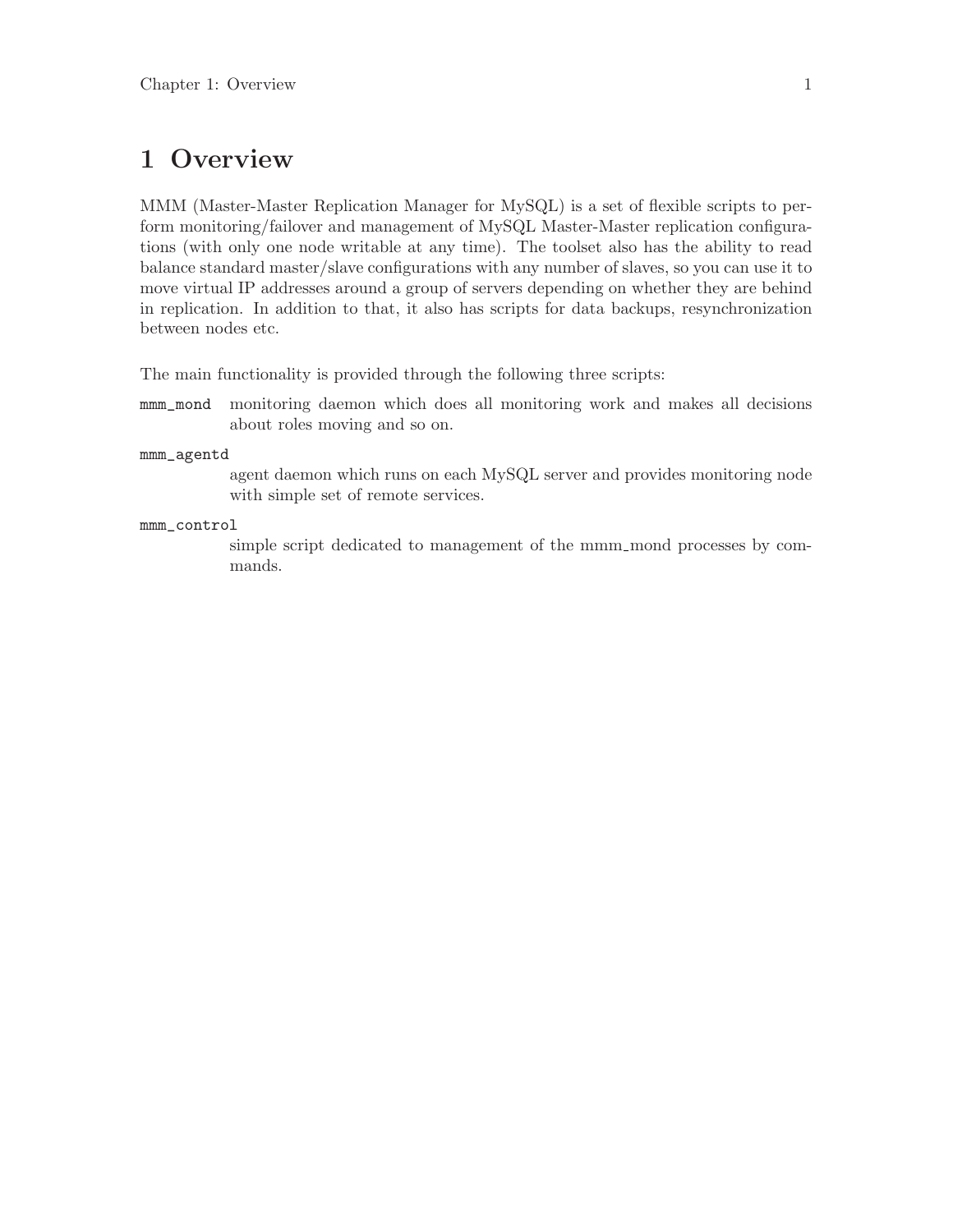### <span id="page-5-0"></span>2 Typical use-cases

Typical use cases of MMM will be described in the following two sections.

#### 2.1 Two node setup



In two node master-master setup, MMM uses five IPs: single permanent IP for each node that is never changed, 2 reader IPs (read-only) and 1 writer IP (updates). Last three IPs are migrating between the nodes depending on node availability.

Normally (no replication failures, no replication delay etc) active master has 2 IPs (reader and writer), standby master - 1 IP (reader). In case of a failure, both - writer and reader roles migrate to the working node.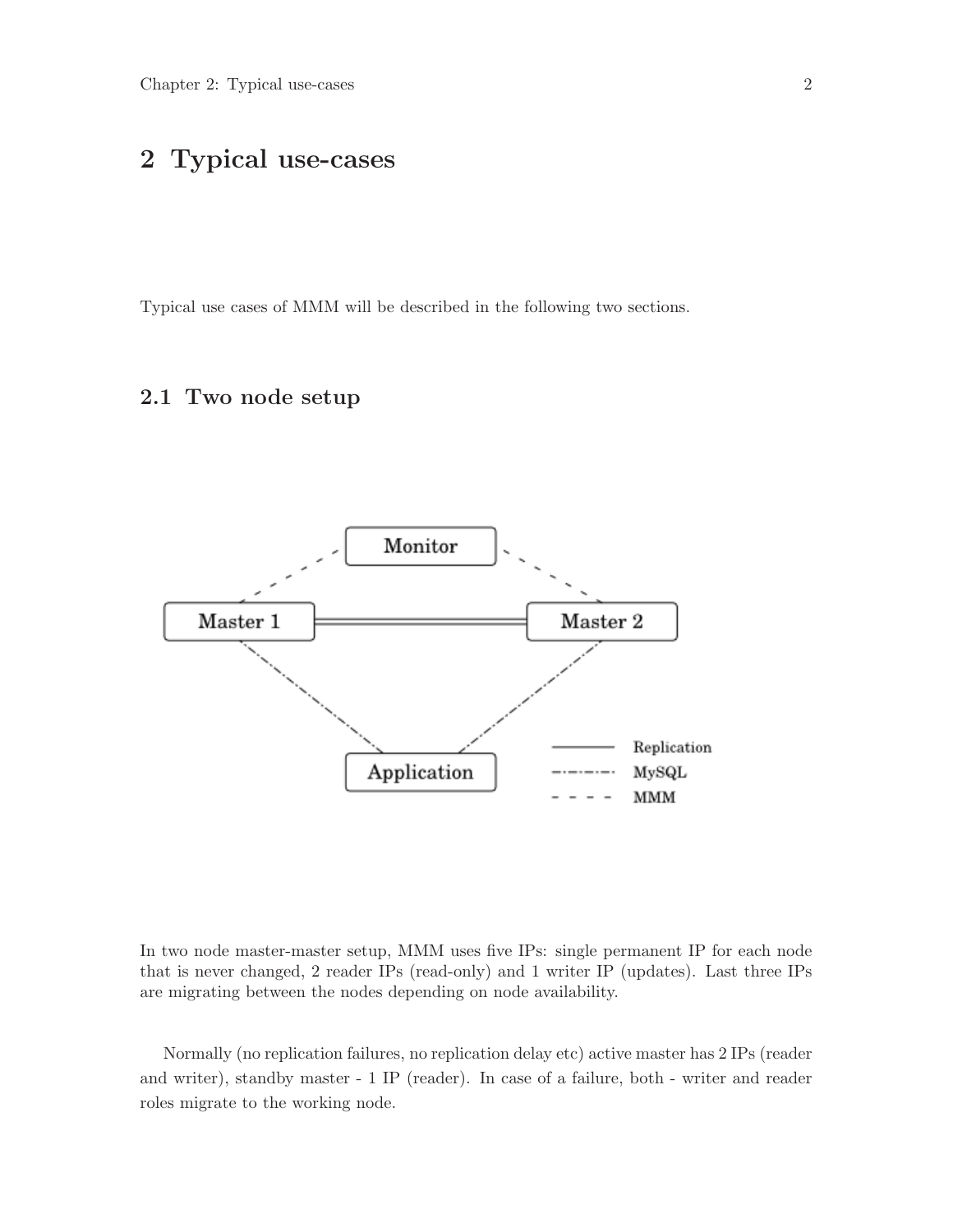### <span id="page-6-0"></span>2.2 Two masters + one/many slaves

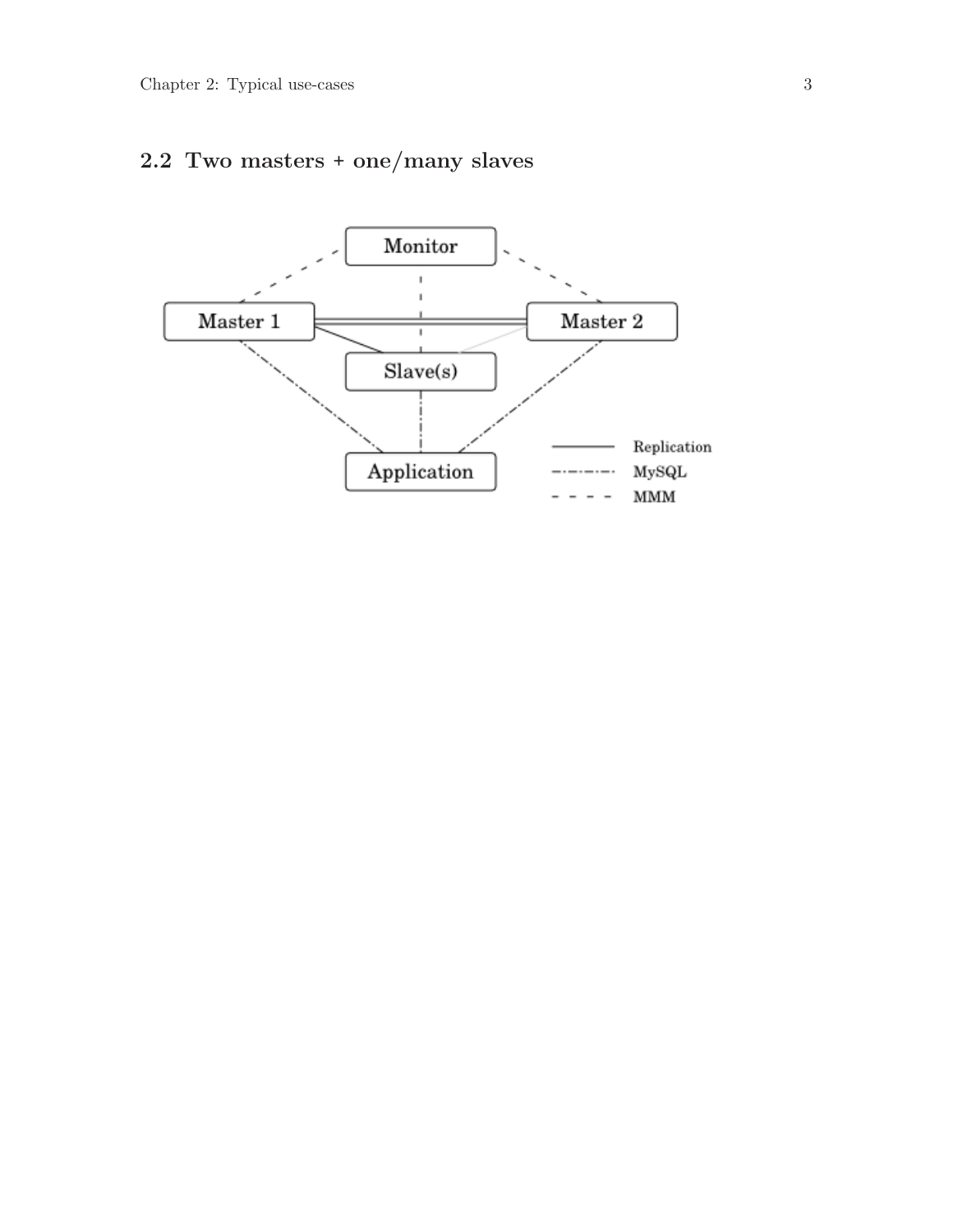### <span id="page-7-0"></span>3 Requirements

For an MMM setup with n MySQL servers, you'll need

#### $n + 1$  hosts

One host for each MySQL server; one host for the MMM monitor.

 $2 * (n + 1)$  IPs

One IP for each host (see above); one IP for the writer role; n IPs for one reader role per host.

#### monitor user

A MySQL user with privileges REPLICATION CLIENT for MMM monitor.

#### agent user

A MySQL user with privileges SUPER, REPLICATION CLIENT, PROCESS for MMM agent.

#### replication user

A MySQL user with privileges REPLICATION SLAVE used for replication.

#### tools user

A MySQL user with privileges SUPER, REPLICATION CLIENT, RELOAD for MMM tools.

#### 3.1 Requirements - monitoring host

- perl with ithreads support
- fping (if you want to run mmm\_mond as non-root user)
- Perl modules:
	- − Algorithm::Diff
	- − Class:Singleton
	- − DBI and DBD::mysql
	- − File::Basename
	- − File::stat
	- − File::Temp
	- − Log::Dispatch
	- − Log::Log4perl
	- − Mail::Send
	- − Net::Ping
	- − Proc::Daemon
	- − Thread::Queue
		-
	- − Time::HiRes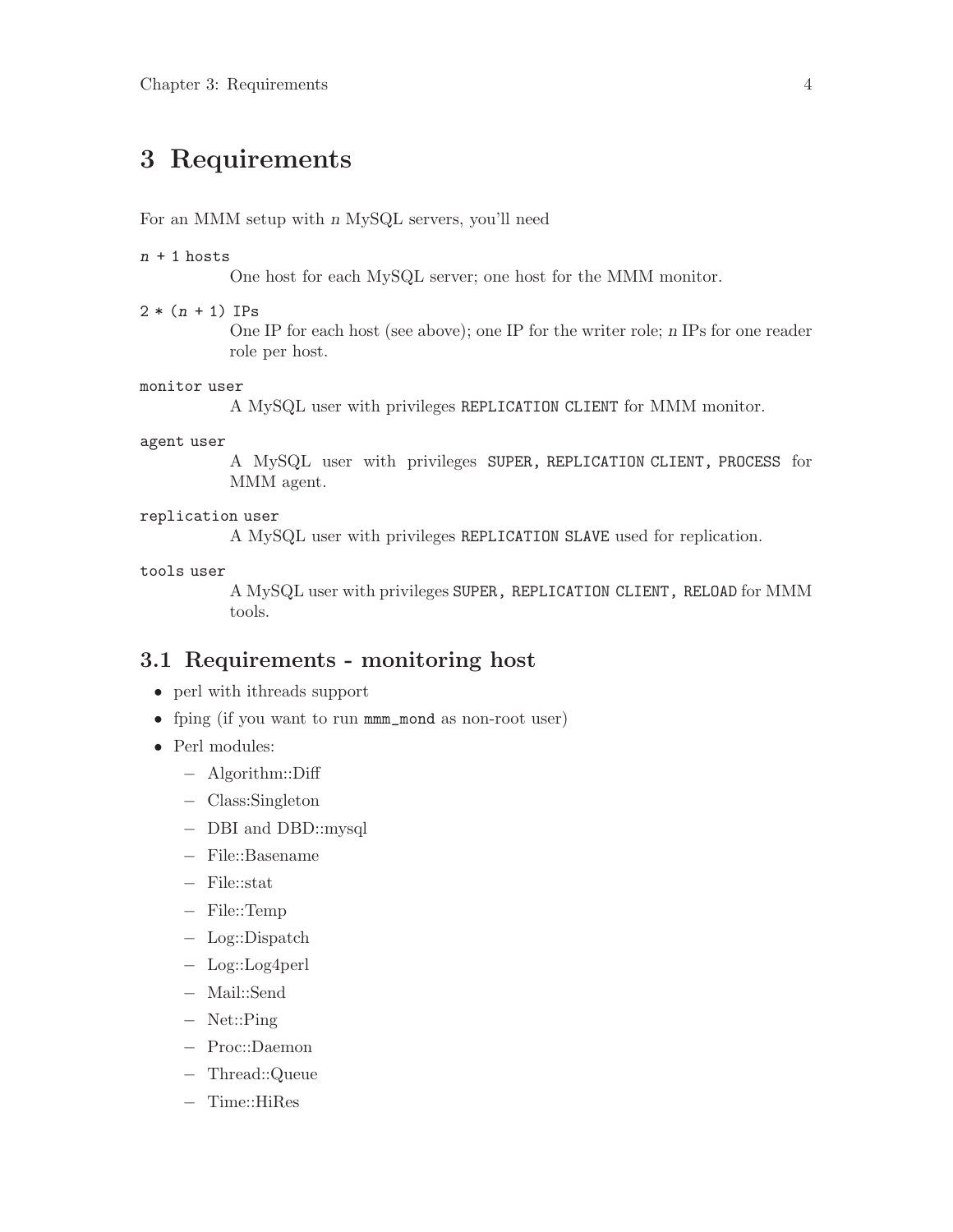#### <span id="page-8-0"></span>3.2 Requirements - nodes

One should set read-only=1 in the configuration of all MySQL servers, MMM will change that to read-only= $0$  on the host with the active master role.

- perl
- iproute
- send<sub>-arp</sub> (solaris)
- Perl modules:
	- − Algorithm::Diff
	- − DBI and DBD::mysql
	- − File::Basename
	- − File::stat
	- − Log::Dispatch
	- − Log::Log4perl
	- − Mail::Send
	- − Net::ARP (linux)
	- − Proc::Daemon
	- − Time::HiRes

#### 3.3 Additional requirements for MMM tools

If you want to use the MMM tools (mmm<sub>-</sub>backup, mmm<sub>-restore, mmm<sub>-clone</sub>) you have to</sub> use LVM for the partition on which your MySQL databases and logs reside. Note: You'll need free physical extends for the snapshots undo space (see [Estimating Undo Space needed](http://www.mysqlperformanceblog.com/2008/06/09/estimating-undo-space-needed-for-lvm-snapshot/) [for LVM Snapshot\)](http://www.mysqlperformanceblog.com/2008/06/09/estimating-undo-space-needed-for-lvm-snapshot/).

You'll also need the following perl modules:

- Path::Class
- Data::Dumper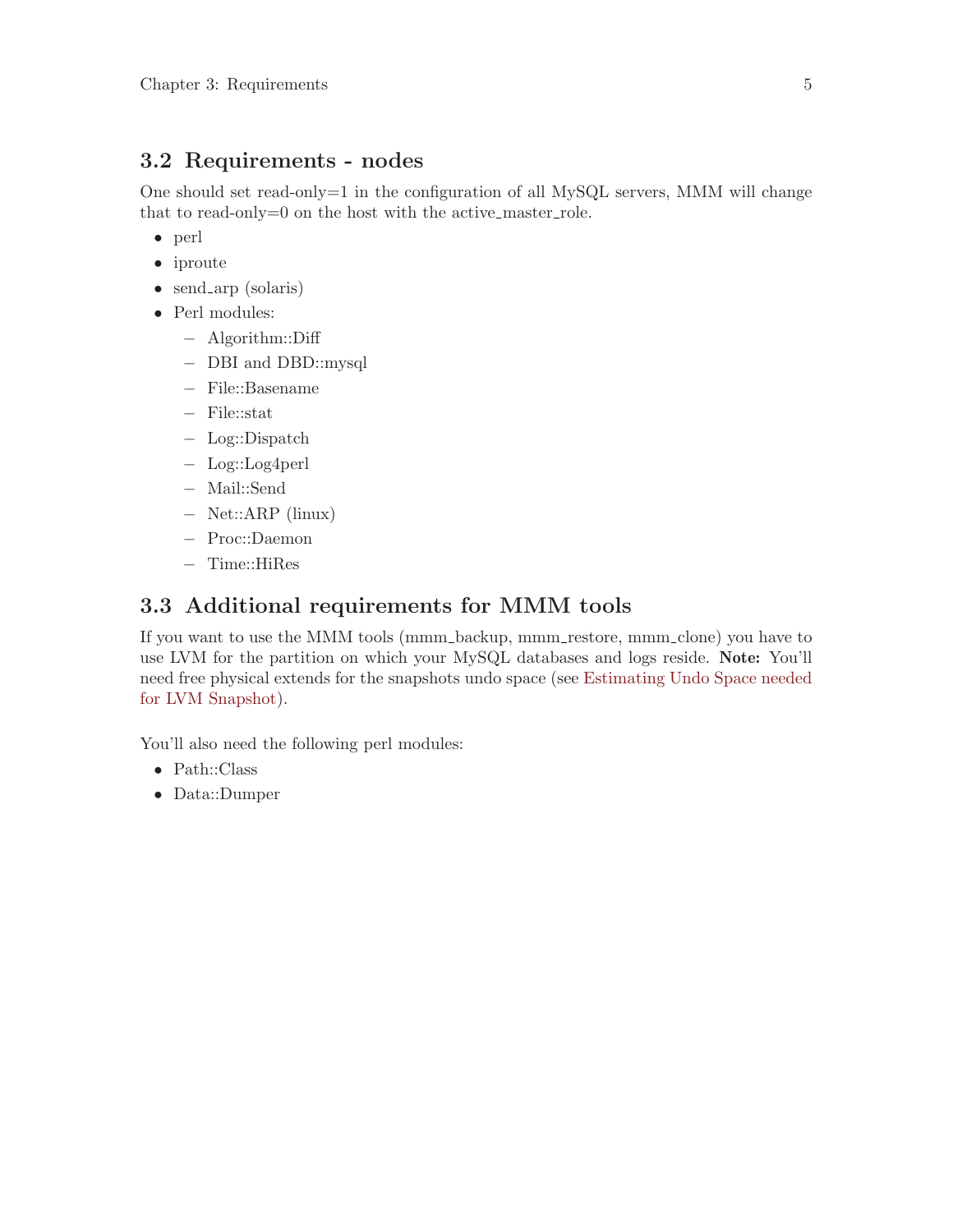# <span id="page-9-0"></span>4 mmm\_agentd - the agent

TODO short description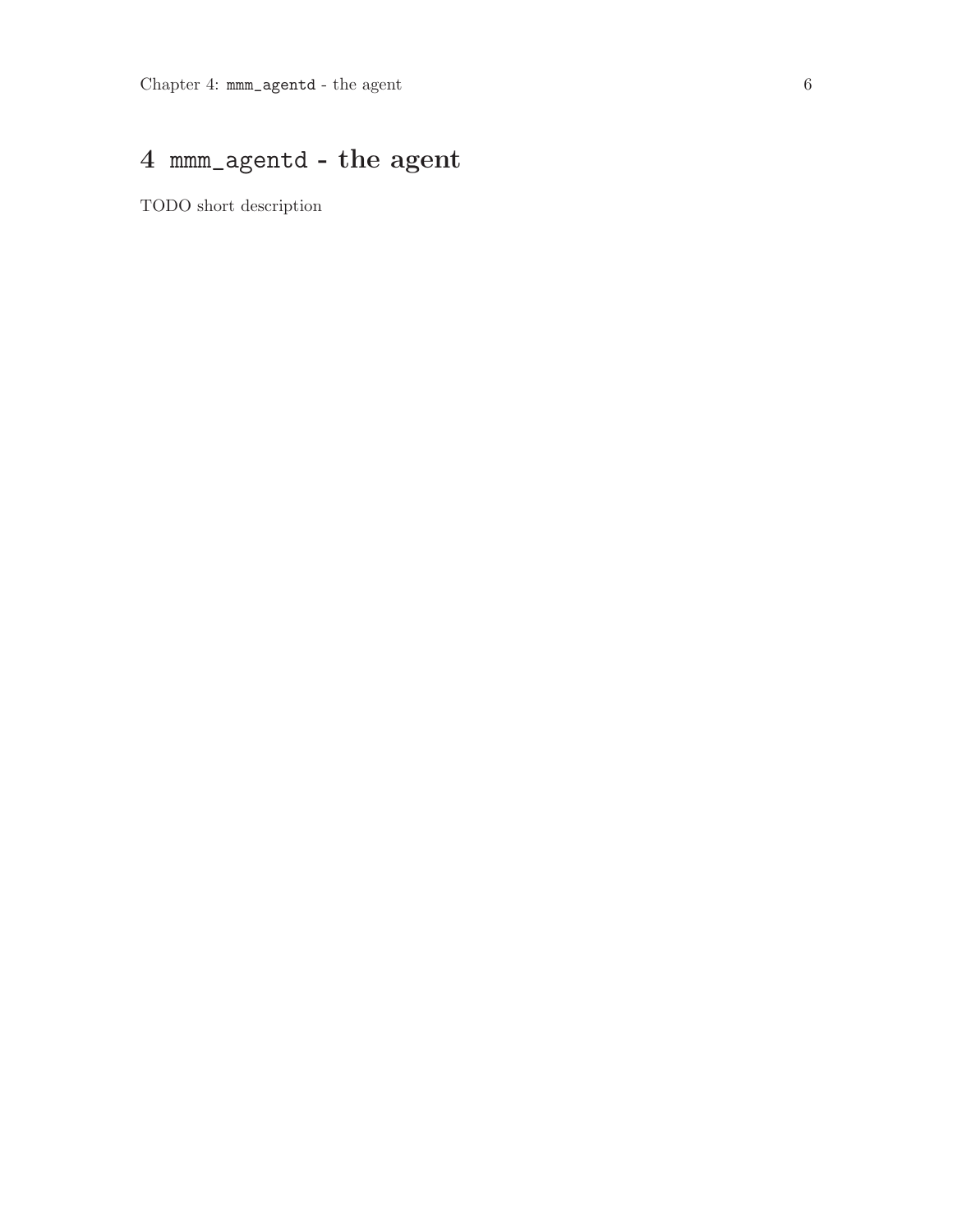### <span id="page-10-0"></span>5 mmm\_mond - the monitor

#### <span id="page-10-1"></span>5.1 States

| ONLINE            | Host is running without any problems.                          |
|-------------------|----------------------------------------------------------------|
| ADMIN_OFFLINE     | host was set to offline manually.                              |
| HARD_OFFLINE      | Host is offline (Check ping and/or mysql failed)               |
| AWAITING_RECOVERY | Host is awaiting recovery                                      |
| REPLICATION_DELAY | replication backlog is too big (Check rep_backlog failed)      |
| REPLICATION_FAIL  | replication threads are not running (Check rep_threads failed) |

- Only hosts with state ONLINE may have roles. When a host switches from ONLINE to any other state, all roles will be removed from it.
- A host that was in state REPLICATION\_DELAY or REPLICATION\_FAIL will be switched back to ONLINE if everything is OK again, unless it is flapping (see [Section 5.6 \[Flap](#page-11-1)[ping\], page 8\)](#page-11-1).
- A host that was in state HARD\_OFFLINE will be switched to AWAITING\_RECOVERY if everything is OK again. If its downtime was shorter than 60 seconds and it wasn't rebooted or auto set online is  $> 0$  it will be switched back to ONLINE automatically, unless it is flapping (see [Section 5.6 \[Flapping\], page 8](#page-11-1) again).
- Replication backlog or failure on the active master isn't considered to be a problem, so the active master will never be in state REPLICATION\_DELAY or REPLICATION\_FAIL.
- Replication backlog or failure will be ignored on hosts whos peers got **ONLINE** less than 60 seconds ago (That's the default value of master-connect-retry).
- If both checks rep\_backlog and rep\_threads fail, the state will change to REPLICATION\_FAIL.

#### <span id="page-10-2"></span>5.2 Roles

There are two types of roles:

exclusive roles

Exclusive roles may only have one ip and are assigned to one host at a time. You may specify a *preferred* host, to which the role will always be moved, if it's online. Note: You can't move roles which are assigned to the preferred host, because they would be moved back to it immediately.

#### balanced roles

Balanced roles may have multiple ips. The ips will be balanced between the hosts, so that no host has two roles more than another host.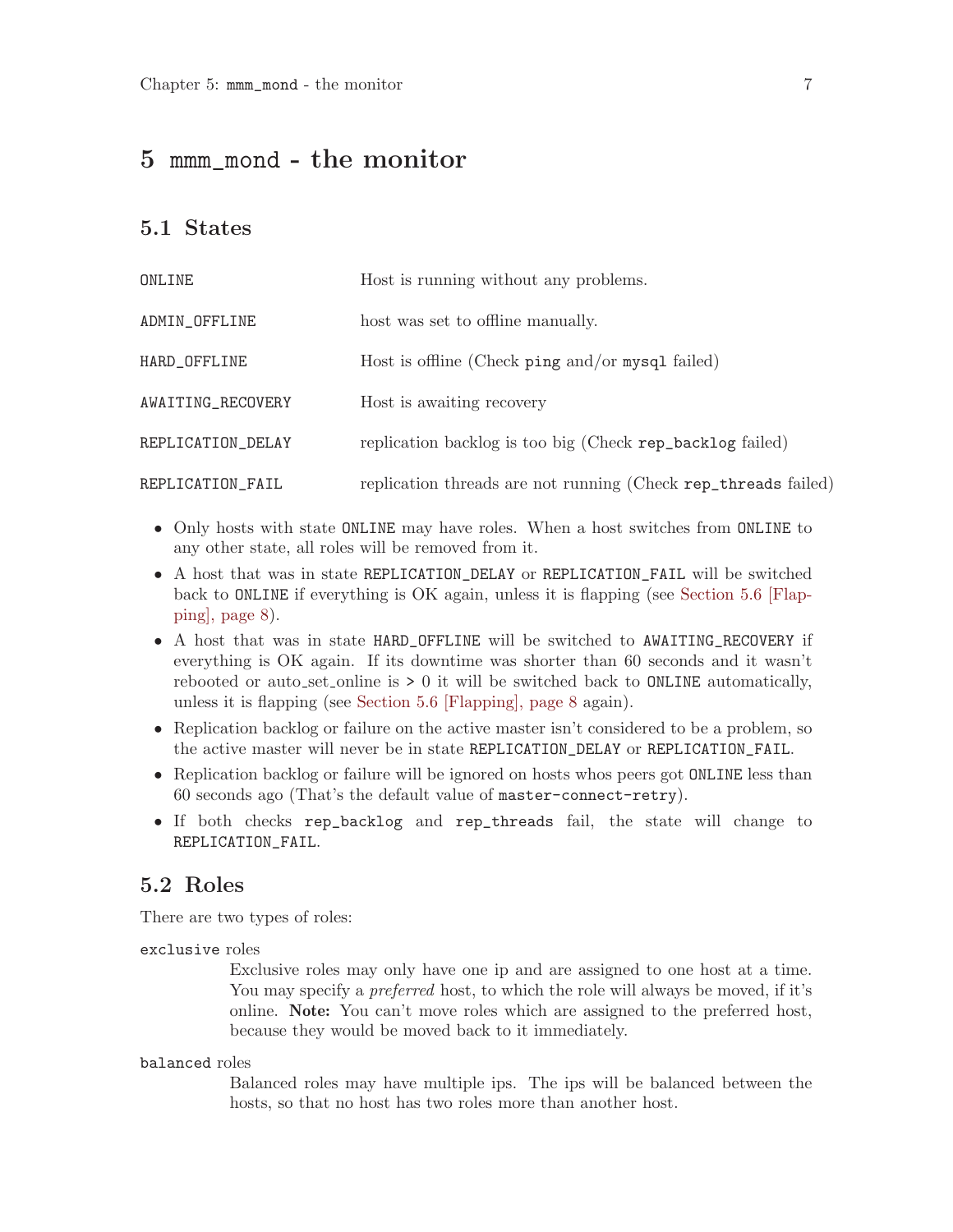<span id="page-11-0"></span>TODO describe active master role allow writes change master of all hosts with mode=slave to this host

#### 5.3 Status file

information about host state and roles 'status\_path'

#### 5.4 Checks

mmm mond performs four different checks on each host to determine if it is OK. These checks are:

| ping        | host is pingable                   |
|-------------|------------------------------------|
| mysql       | MySQL server on the host is alive  |
| rep_threads | replication threads are running    |
| rep_backlog | replication backlog is not too big |

#### 5.5 Network check

mmm mond has the ability to detect a non-functioning network connection. It regularly pings all ping ips defined in the config. If at least one ip is reachable, the network is considered to be working.

Without working network connection mmm\_mond will...

- ... ignore failed checks.
- ... not change the state of hosts.
- ... not send anything to agents.

If the network connection doesn't work during startup, mmm\_mond will delay startup until it's available again.

#### <span id="page-11-1"></span>5.6 Flapping

mmm mond supports the detection of hosts that are "flapping". Flapping occurs if a host which is ONLINE changes its state to HARD\_OFFLINE / REPLICATION\_FAIL / REPLICATION\_ DELAY too often and each time gets switched back to **ONLINE** (because of auto set online or because it has been down for less than 60 seconds). This may lead to roles getting switched between hosts very often.

To prevent this mmm mond has a built in flap-detection which can be tuned in the configuration file. If a host goes down for more than flap-count times within flap-duration seconds it is considered as flapping and will not be set ONLINE automatically. It will stay in state AWAITING\_RECOVERY until it gets set online (with mmm\_control set\_online host).

If auto-set-online is  $> 0$ , flapping hosts will automatically be set to **ONLINE** after flap\_duration seconds.

#### <span id="page-11-2"></span>5.7 Modes

#### 5.7.1 Active mode

The monitor will remove roles from failed hosts and assign them to other hosts automatically.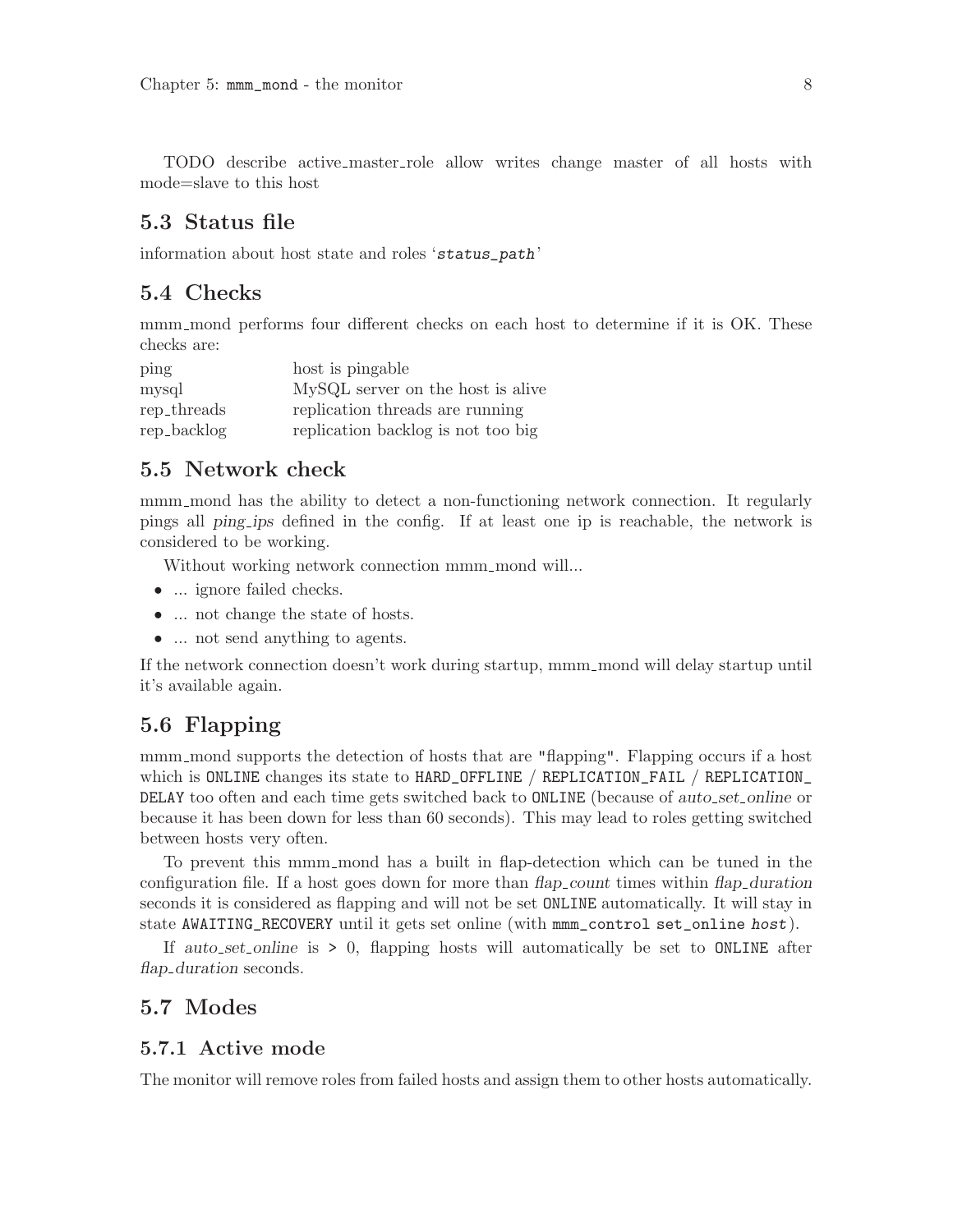#### <span id="page-12-0"></span>5.7.2 Manual mode

The monitor will only distribute balanced roles across the hosts, but will not remove roles from failed hosts automatically. You can remove roles from failed hosts manually with move\_role.

#### 5.7.3 Wait mode

Like MANUAL mode, but mode will be changed into ACTIVE mode when both master hosts are ONLINE or after wait\_for\_other\_master seconds have elapsed.

#### 5.7.4 Passive mode

In passive mode the monitor doesn't change roles, update the status file nor send anything to agents. In passive mode you can modify roles (unclean) with set\_ip - the changes won't be applied until the monitor is switched to ACTIVE or MANUAL mode with set\_active or set\_manual. Passive mode will be entered if conflicting roles are detected during startup. You should then analyze the situation, fix the role information (if needed) and switch into ACTIVE or MANUAL mode. It also can be entered manually with set\_passive.

#### 5.8 Startup

- Initial network check
- If network is down startup will be delayed until it's reachable again.
- Initial host checks
- reads status information from ...
	- − status file
	- − agents (agent info)
	- − hosts (system info)

and tries to figure out the cluster status.

#### 5.9 Role transition

#### 5.9.1 Standard role

- IP is removed from old host
- IP is configured on new host
- New host sends arp packets to inform other hosts that it now has the IP

#### 5.9.2 Active master role

- Writer role is removed from old master:
	- 1. MySQL is made read\_only
	- 2. Active connections are removed
	- 3. IP is removed
- Slaves are informed. They:
	- 1. Try to catch up with the old master as far as possible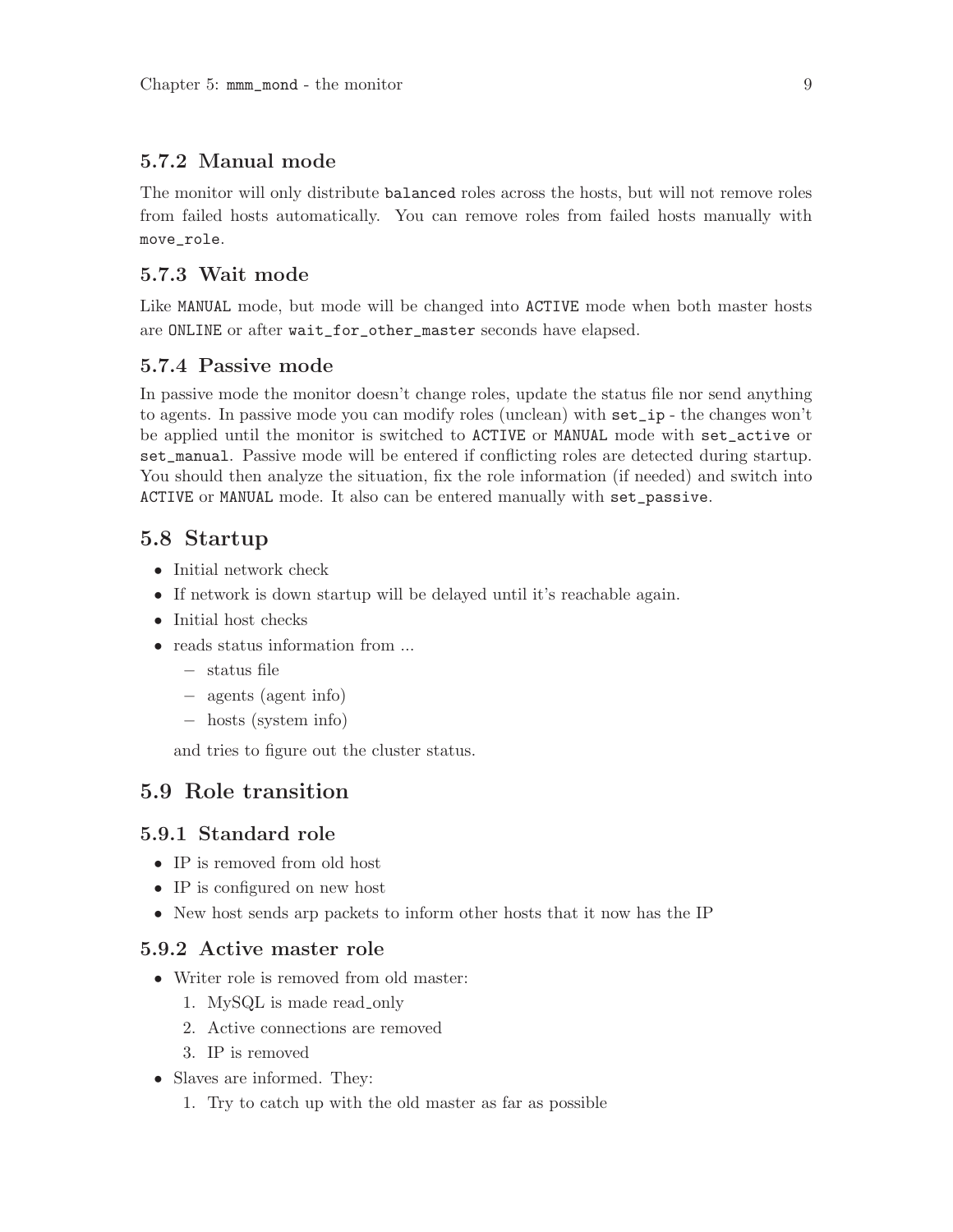- <span id="page-13-0"></span>2. Change master to the new master
- Writer role is added to the new master:
	- 1. MySQL is made writable
	- 2. IP is configured

#### 5.10 Kill host functionality

If a host goes down and the agent on it can't be reached, the monitor executes a "kill host" binary if present. You have to provide a custom binary for this which takes the hostname as first argument and the state of check ping (1 - ok; 0 - not ok) as second argument. This binary could for example:

- SSH to the failed host and use iptables to close mysql from the world by dropping all connections to port 3306.
- Tell a UPS to poweroff the failed host.
- $\bullet$  ...

The default location for this binary is 'bin\_path/monitor/kill\_host'. This may be changed via the variable kill host bin in the monitor section of the configuration.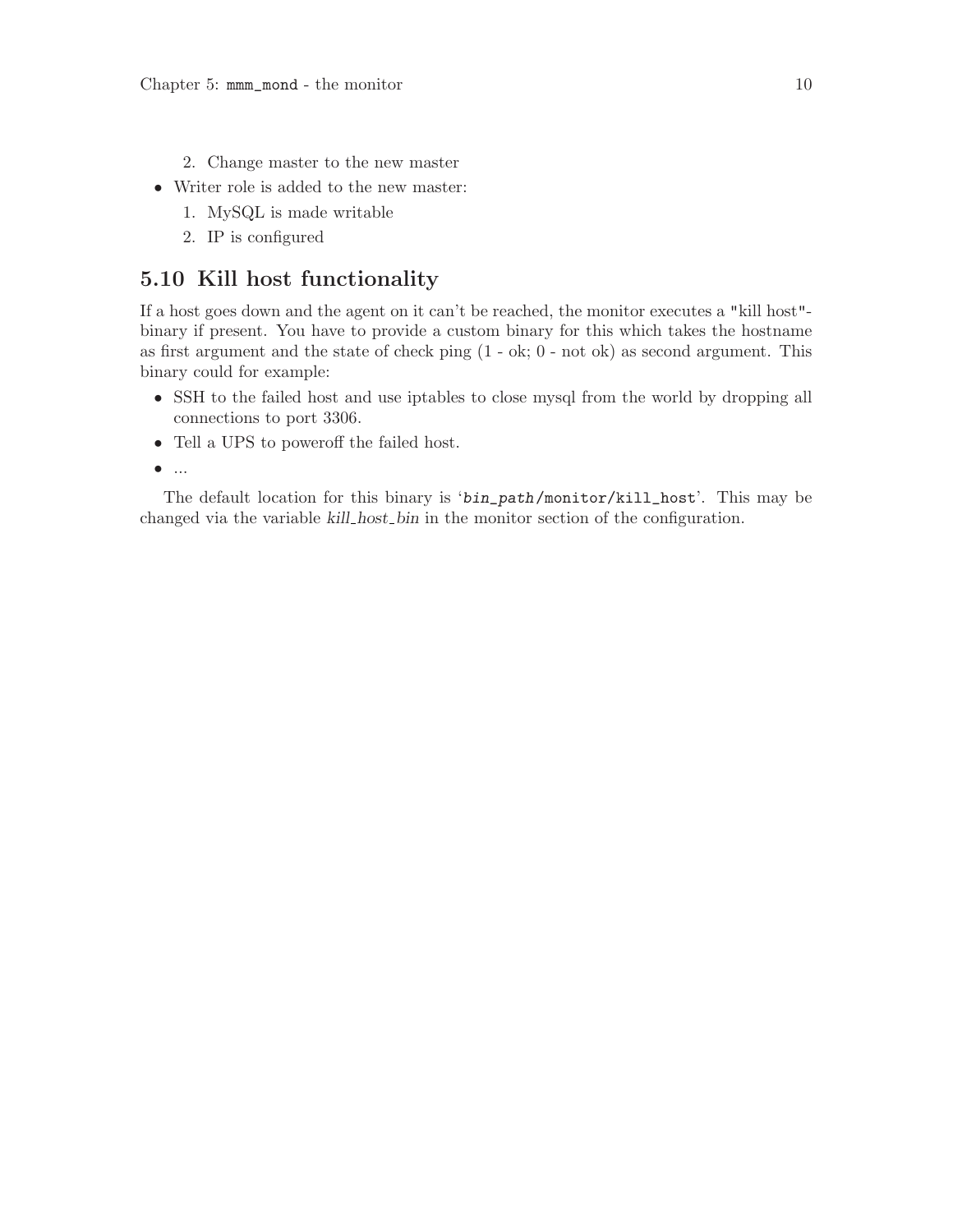### <span id="page-14-0"></span>6 mmm\_control - controlling the monitor

The monitor daemon may be controlled with the help of mmm\_control. If you have multiple clusters, you should always specify the name of the cluster you want to work with (i.e. to check C1 status, use "mmm control @C1 show"). Otherwise - if you have only one MMM cluster, it can be used without cluster name.

#### 6.1 help

Show help message.

#### 6.2 ping

Ping the monitor deamon to check if it's still alive.

# mmm\_control ping OK: Pinged successfully!

When the monitor is down:

# mmm\_control ping ERROR: Can't connect to monitor daemon!

#### 6.3 show

Show the current cluster status. See [Section 5.1 \[States\], page 7](#page-10-1) for an explanation of the different node states.

```
# mmm_control show
  db1(192.168.0.31) master/ONLINE. Roles: writer(192.168.0.50), reader(192.168.0.51)
  db2(192.168.0.32) master/AWAITING_RECOVERY. Roles:
 db3(192.168.0.33) slave/ONLINE. Roles: reader(192.168.0.52), reader(192.168.0.53)
```
### 6.4 checks  $[host|all [check|all]]$

Show information about the specified/all check(s) for the specified/all host(s).

```
# mmm_control checks
mmm-master1 ping [last change: 2010/02/11 12:43:16] OK<br>mmm-master1 mysql [last change: 2010/02/11 12:43:16] OK
                          [last change: 2010/02/11 12:43:16] OK
mmm-master1 rep_threads [last change: 2010/02/11 12:43:16] OK
mmm-master1 rep_backlog [last change: 2010/02/11 12:43:16] OK: Backlog is null
mmm-master2 ping [last change: 2010/02/11 12:43:16] OK<br>mmm-master2 mysql [last change: 2010/02/11 12:43:16] OK
                     [last change: 2010/02/11 12:43:16] OK<br>[last change: 2010/02/11 12:43:16] OK
mmm-master2 rep_threads [last change: 2010/02/11 12:43:16] OK
mmm-master2 rep_backlog [last change: 2010/02/11 12:43:16] OK: Backlog is null
# mmm_control checks mmm-master1
mmm-master1 ping [last change: 2010/02/11 12:43:16] OK
                     [last change: 2010/02/11 12:43:16] OK
mmm-master1 rep_threads [last change: 2010/02/11 12:43:16] OK
mmm-master1 rep_backlog [last change: 2010/02/11 12:43:16] OK: Backlog is null
# mmm_control checks mmm-master1 rep_backlog
mmm-master1 rep_backlog [last change: 2010/02/11 12:43:16] OK: Backlog is null
```
# mmm\_control checks all rep\_backlog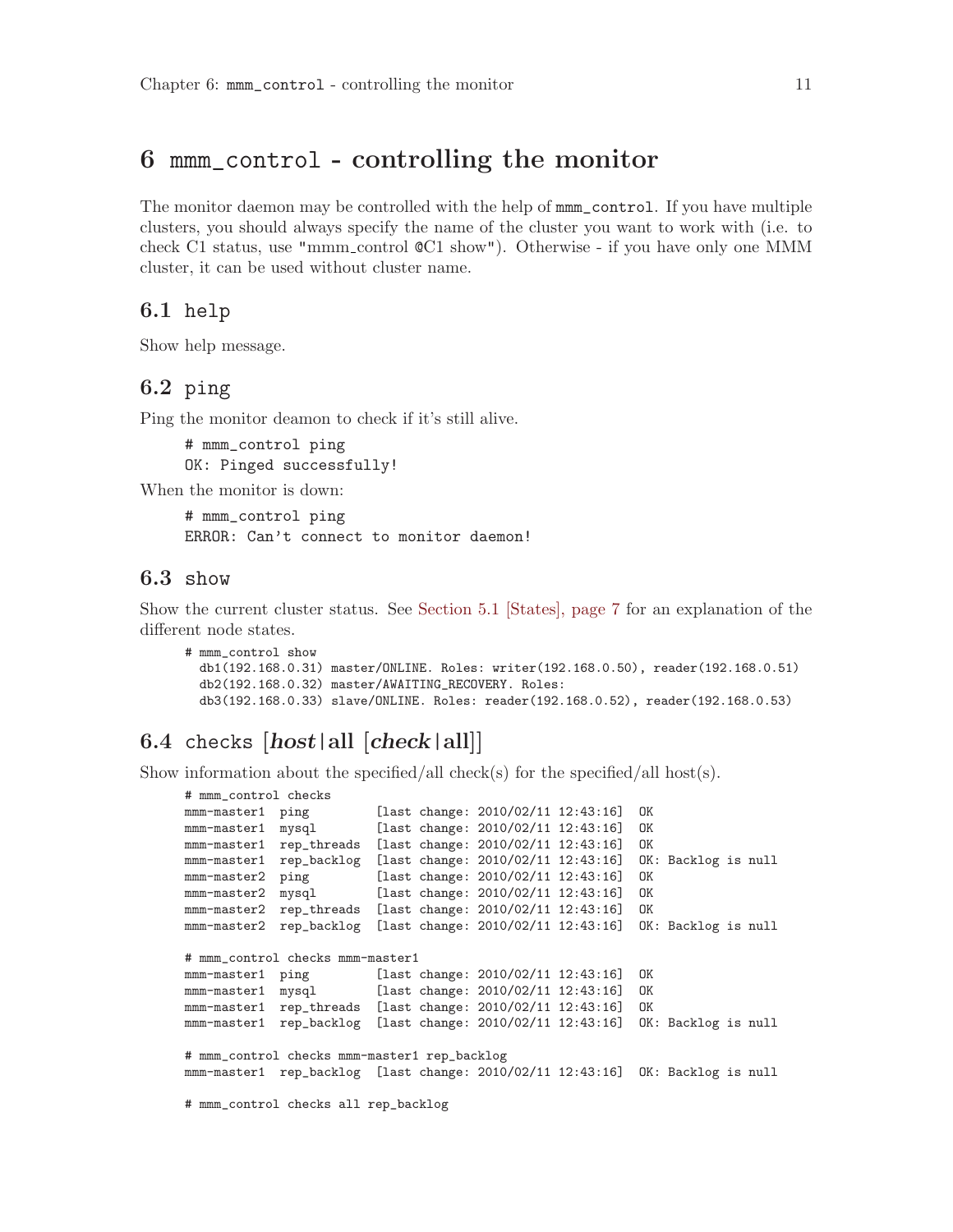<span id="page-15-0"></span>mmm-master1 rep\_backlog [last change: 2010/02/11 12:43:16] OK: Backlog is null mmm-master2 rep\_backlog [last change: 2010/02/11 12:43:16] OK: Backlog is null

#### <span id="page-15-1"></span>6.5 set\_online host

set\_online is used to recover a node from a failure when it's state is AWAITING\_RECOVERY or ADMIN\_OFFLINE. In the following example, the host db2 was rebooted. Here's the cluster status:

```
# mmm_control show
 db1(192.168.0.31) master/ONLINE. Roles: writer(192.168.0.50), reader(192.168.0.51)
 db2(192.168.0.32) master/AWAITING_RECOVERY. Roles:
 db3(192.168.0.33) slave/ONLINE. Roles: reader(192.168.0.52), reader(192.168.0.53)
```
All roles have been moved to hosts db1 and db3 as db2 has failed. Now that it's recovered, we should set it online:

```
# mmm_control set_online db2
OK: State of 'db2' changed to ONLINE. Now you can wait some time and check its new roles!
# mmm_control show
 db1(192.168.0.31) master/ONLINE. Roles: writer(192.168.0.50), reader(192.168.0.51)
 db2(192.168.0.32) master/ONLINE. Roles: reader(192.168.0.52)
 db3(192.168.0.33) slave/ONLINE. Roles: reader(192.168.0.53)
```
#### 6.6 set\_offline host

set\_offline is used to bring a node down manually for maintenance. This will remove all roles and stop replication.

```
# mmm_control show
 db1(192.168.0.31) master/ONLINE. Roles: writer(192.168.0.50), reader(192.168.0.51)
  db2(192.168.0.32) master/ONLINE. Roles: reader(192.168.0.52)
 db3(192.168.0.33) slave/ONLINE. Roles: reader(192.168.0.53)
# mmm_control set_offline db1
OK: State of 'db1' changed to ADMIN_OFFLINE. Now you can wait some time and check all roles!
mon:~# mmm_control show
 db1(192.168.0.31) master/ADMIN_OFFLINE. Roles:
 db2(192.168.0.32) master/ONLINE. Roles: writer(192.168.0.50), reader(192.168.0.52)
 db3(192.168.0.33) slave/ONLINE. Roles: reader(192.168.0.51), reader(192.168.0.53)
```
set\_online is used to bring the node back online again. See [Section 6.5 \[set](#page-15-1)\_online], [page 12](#page-15-1).

#### 6.7 mode

Print current mode. In the following example, the monitor is running in ACTIVE mode:

```
# mmm_control mode
ACTIVE
```
Here the monitor is in PASSIVE mode:

# mmm\_control mode PASSIVE

See [Section 5.7 \[Modes\], page 8.](#page-11-2)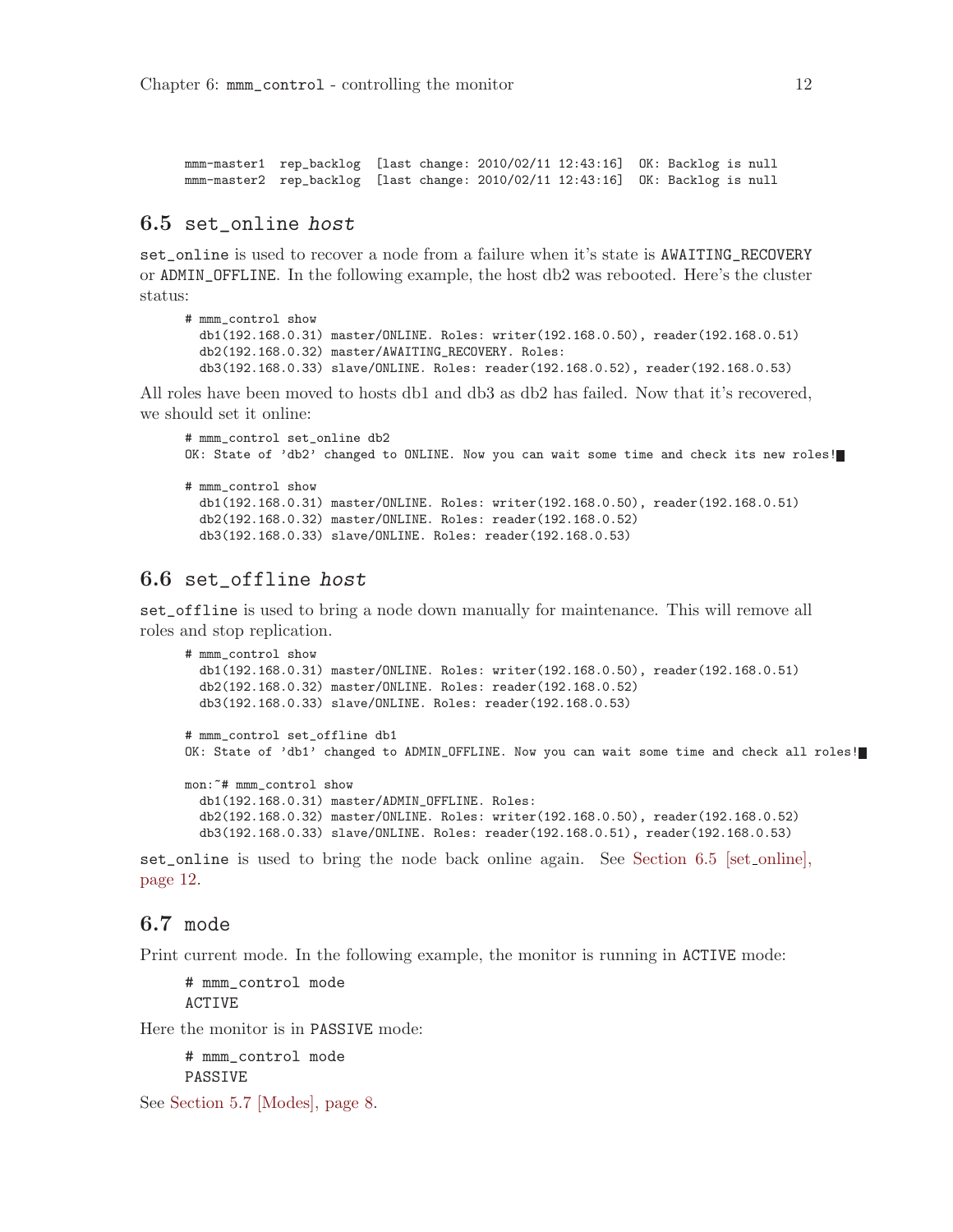#### <span id="page-16-0"></span>6.8 set\_active

Switch the monitor into ACTIVE mode:

# mmm control set active OK: Switched into active mode.

See [Section 5.7 \[Modes\], page 8.](#page-11-2)

#### 6.9 set\_manual

Switch the monitor into MANUAL mode:

# mmm\_control set\_manual OK: Switched into manual mode. See [Section 5.7 \[Modes\], page 8.](#page-11-2)

#### 6.10 set\_passive

Switch the monitor into PASSIVE mode:

# mmm\_control set\_passive OK: Switched into passive mode.

See [Section 5.7 \[Modes\], page 8.](#page-11-2)

#### 6.11 move\_role role host

Used to move an exclusive role between the cluster nodes. This command is not available in PASSIVE mode. Lets assume the following situation:

```
# mmm_control show
  db1(192.168.0.31) master/ONLINE. Roles: reader(192.168.0.51)
  db2(192.168.0.32) master/ONLINE. Roles: writer(192.168.0.50), reader(192.168.0.52)
 db3(192.168.0.33) slave/ONLINE. Roles: reader(192.168.0.53)
```
We use move role to move the role writer to host db1:

```
# mmm_control move_role writer db1
OK: Role 'writer' has been moved from 'db2' to 'db1'. Now you can wait some time and check new roles info
# mmm_control show
 db1(192.168.0.31) master/ONLINE. Roles: writer(192.168.0.50), reader(192.168.0.51)
 db2(192.168.0.32) master/ONLINE. Roles: reader(192.168.0.52)
 db3(192.168.0.33) slave/ONLINE. Roles: reader(192.168.0.53)
```
#### $6.12$  move role  $-$ force role host

Can be used to move the *active master-role* to a host with state REPLICATION<sub>FAIL</sub> or REPLICATION\_DELAY. Use this with caution! This command is not available in PASSIVE mode.

#### 6.13 set\_ip ip host

set\_ip can be used to manipulate the roles in PASSIVE mode. The changes won't be applied until the monitor is switched into ACTIVE or manual mode via set\_active or set\_manual.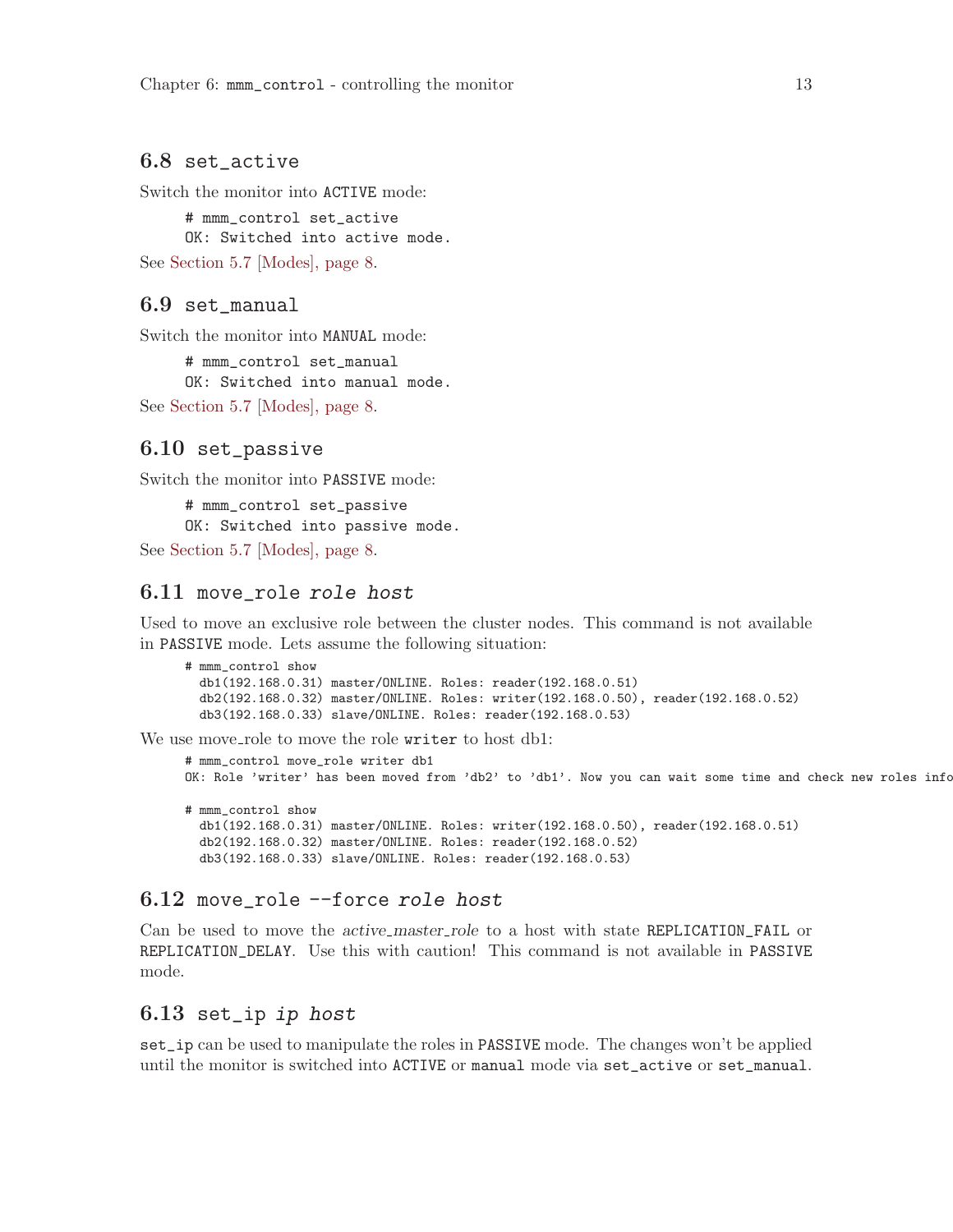### <span id="page-17-0"></span>7 Configuration

### 7.1 Config files

Config files may resist in '/etc', '/etc/mmm' or '/etc/mysql-mmm'. '/etc/mysql-mmm' should be preferred.

| Program               | Filename                                 |
|-----------------------|------------------------------------------|
| mmm <sub>agentd</sub> | 'mmm_agent.conf'                         |
| mmm_mond              | 'mmm_mon.conf' or 'mmm_mon_CLUSTER.conf' |
| mmm_control           | 'mmm_mon.conf' or 'mmm_mon_CLUSTER.conf' |
| mmm <sub>backup</sub> | 'mmm_tools.conf'                         |
| mmm_clone             | 'mmm_tools.conf'                         |
| mmm_restore           | 'mmm_tools.conf'                         |

### 7.2 Configuration syntax

#### 7.2.1 Comments

Lines which begin with the hash character  $\#$  are considered comments, and are ignored. Comments may not be included on a line after a configuration directive. White space occuring before comments are ignored.

# This is a comment debug 1 # this is no comment

#### 7.2.2 Variables

asdsadasd

debug 0

#### 7.2.3 Specifying multiple values

For some variables you may specify multiple values seperated by a comma:

ips 192.168.0.51, 192.168.0.52, 192.168.0.53

#### 7.2.4 Sections

The configuration is divided into two kinds of sections: unique and named.

#### 7.2.4.1 Unique sections

Unique sections ... TODO

<monitor> ip 127.0.0.1 </monitor>

It is also possible to define empty unique sections:

<socket/>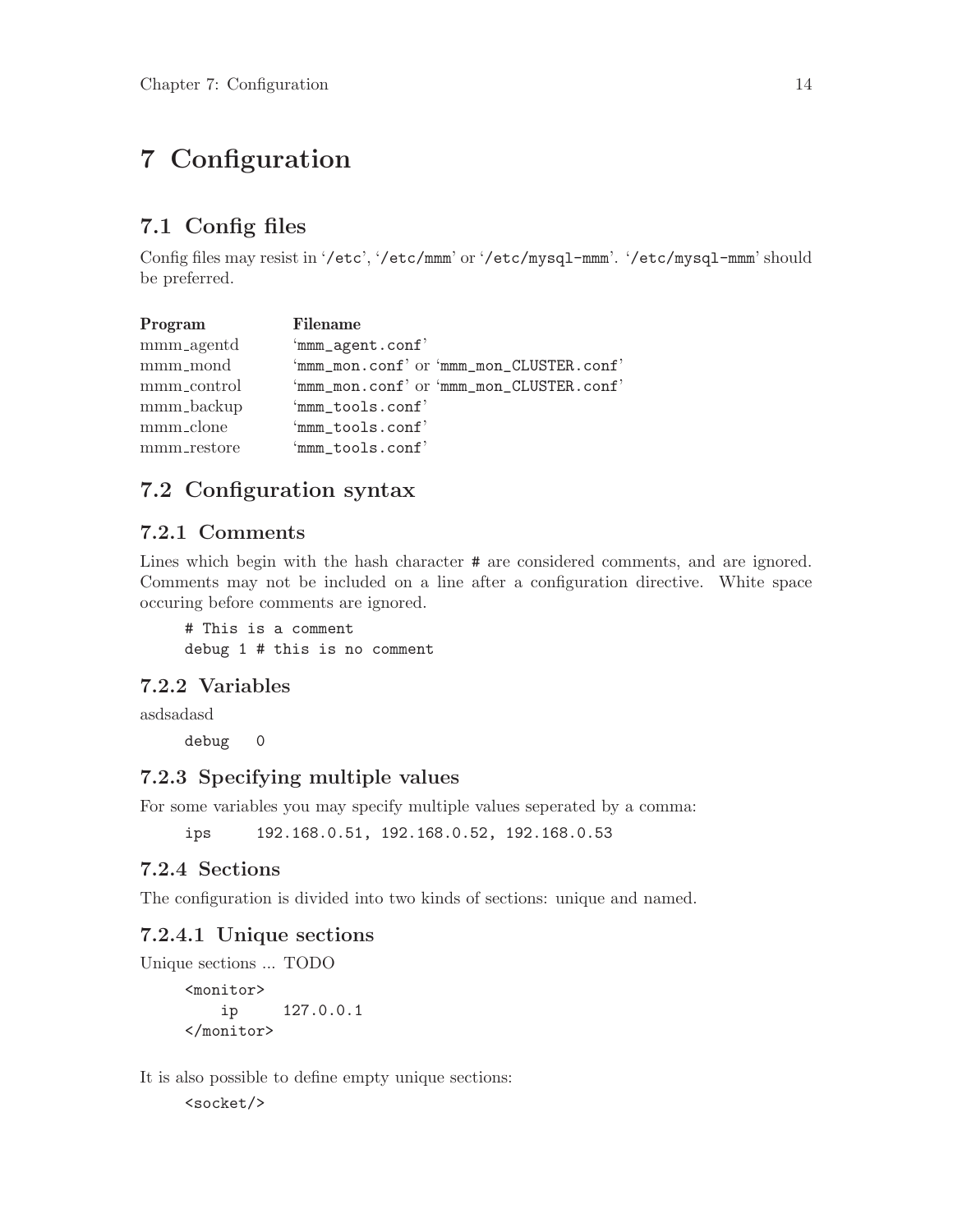#### <span id="page-18-0"></span>7.2.4.2 Named sections

```
Named sections ... TODO
```

```
<host db1>
   ip 192.168.0.31
</host>
```
You may also define empty named sections:

<check mysql/>

#### 7.2.4.3 Default sections

Values assigned in sections named default will be used as default values for all other sections of this type.

```
# Default mode of all hosts is 'slave'
<host default>
    mode slave
</host>
```
#### 7.2.5 Includes

It is possible to split up the configuration into several files and include them via include.

include common.conf

### 7.3 Configuration variables

#### 7.3.1 Global variables

• this

| Description:<br>Default value:                                | name of this host                                                                                                         |
|---------------------------------------------------------------|---------------------------------------------------------------------------------------------------------------------------|
| Used by:                                                      | agent, tools                                                                                                              |
| $\bullet$ debug                                               |                                                                                                                           |
| Description:<br>Allowed values:<br>Default value:<br>Used by: | Enable debug mode<br>true/yes/1/on false/no/0/off<br>$\Omega$<br>agent, monitor                                           |
| $\bullet$ active_master_role                                  |                                                                                                                           |
| Description:<br>Default value:<br>Used by:                    | name of the role for which identifies the active master<br>agent, monitor                                                 |
| $\bullet$ max_kill_retries                                    |                                                                                                                           |
| Description:                                                  | Maximum number of retries when killing threads to prevent further<br>writes during the removal of the active_master_role. |
| Default value:<br>Used by:                                    | 10<br>agent                                                                                                               |
|                                                               |                                                                                                                           |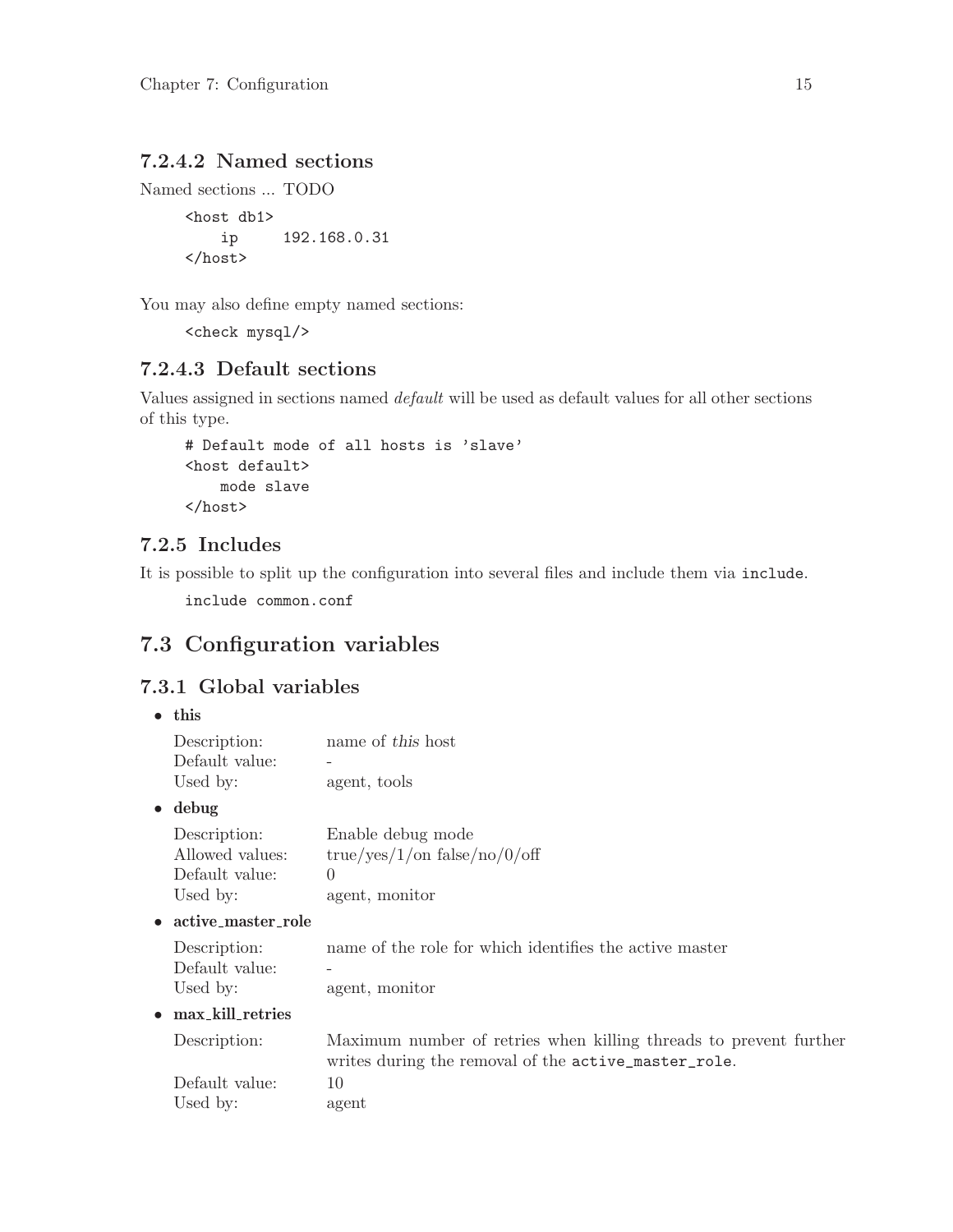<span id="page-19-0"></span> $\bullet~$  default\_copy\_method

Description: name of the default copy method Default value: -Used by: tools

 $\bullet~$  clone<br>\_dirs

Description: path(s) containing mysql data/logs (relative to mount point of logical volume) Default value: -

Used by: tools

#### 7.3.2 monitor section

The monitor section is required by mmm\_mond and mmm\_control.

| IP on which mmm_mond listens                           |
|--------------------------------------------------------|
|                                                        |
| control, monitor                                       |
|                                                        |
| Port on which mmm_mond listens                         |
| 9988                                                   |
| control, monitor                                       |
|                                                        |
| Location of pid-file                                   |
|                                                        |
| monitor                                                |
|                                                        |
| Path to directory containing MMM binaries              |
|                                                        |
| monitor                                                |
|                                                        |
| Location of of status file                             |
|                                                        |
| monitor                                                |
|                                                        |
| Break between network checks                           |
| 1                                                      |
| monitor                                                |
|                                                        |
| IPs used for network checks                            |
|                                                        |
| monitor                                                |
|                                                        |
| Duration in seconds for flap detection. See flap_count |
|                                                        |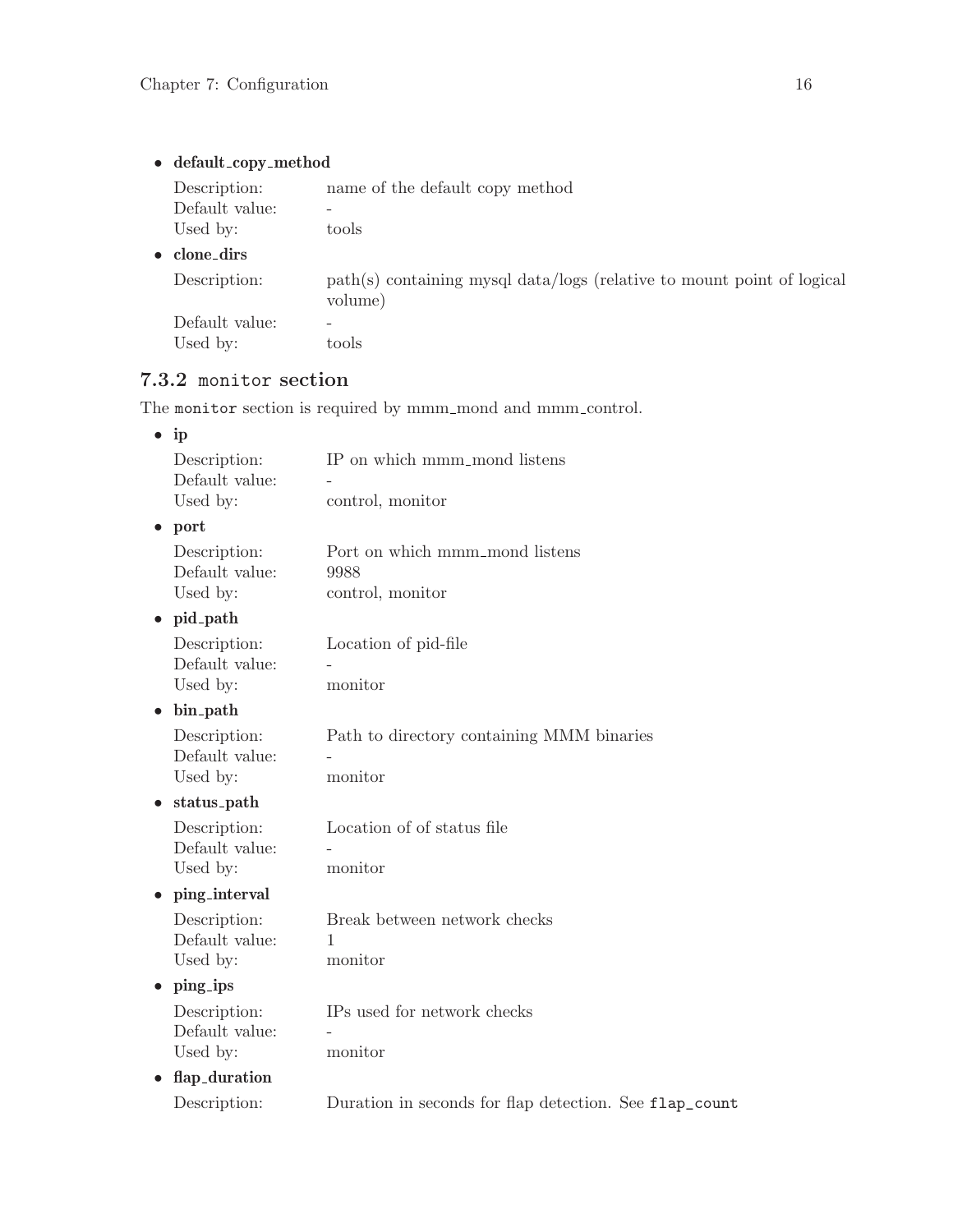<span id="page-20-0"></span>

| Default value:                    | 3600                                                                                                                                                                                                                                                                  |  |  |  |  |  |
|-----------------------------------|-----------------------------------------------------------------------------------------------------------------------------------------------------------------------------------------------------------------------------------------------------------------------|--|--|--|--|--|
| Used by:                          | monitor                                                                                                                                                                                                                                                               |  |  |  |  |  |
| flap_count                        |                                                                                                                                                                                                                                                                       |  |  |  |  |  |
| Description:                      | Maximum number of downtimes within flap_duration seconds after<br>which a host is considered to be flapping.                                                                                                                                                          |  |  |  |  |  |
| Default value:                    | 3                                                                                                                                                                                                                                                                     |  |  |  |  |  |
| Used by:                          | monitor                                                                                                                                                                                                                                                               |  |  |  |  |  |
| auto_set_online                   |                                                                                                                                                                                                                                                                       |  |  |  |  |  |
| Description:                      | How many seconds to wait before switching node status from<br>AWAITING_RECOVERY to ONLINE. $0 =$ disabled.                                                                                                                                                            |  |  |  |  |  |
| Default value:                    | $\theta$                                                                                                                                                                                                                                                              |  |  |  |  |  |
| Used by:                          | monitor                                                                                                                                                                                                                                                               |  |  |  |  |  |
| kill_host_bin                     |                                                                                                                                                                                                                                                                       |  |  |  |  |  |
| Description:                      | Binary used to kill hosts if roles couldn't be removed because the agent<br>was not reachable. You have to provide a custom binary for this which<br>takes the hostname as first argument and the state of check ping $(1 -$<br>ok; $0$ - not ok) as second argument. |  |  |  |  |  |
| Default value:                    | $bin_{{\rm -} path/monitor/kill\_host}$                                                                                                                                                                                                                               |  |  |  |  |  |
| Used by:                          | monitor                                                                                                                                                                                                                                                               |  |  |  |  |  |
| careful_startup                   |                                                                                                                                                                                                                                                                       |  |  |  |  |  |
| Description:                      | Startup carefully i.e. switch into passive mode when writer role is<br>configured on multiple hosts.                                                                                                                                                                  |  |  |  |  |  |
| Allowed values:                   | true/yes/1/on false/no/0/off                                                                                                                                                                                                                                          |  |  |  |  |  |
| Default value:                    | $\Omega$                                                                                                                                                                                                                                                              |  |  |  |  |  |
| Used by:                          | monitor                                                                                                                                                                                                                                                               |  |  |  |  |  |
| mode                              |                                                                                                                                                                                                                                                                       |  |  |  |  |  |
| Description:                      | Default mode of monitor.                                                                                                                                                                                                                                              |  |  |  |  |  |
| Allowed values:                   | active manual wait passive                                                                                                                                                                                                                                            |  |  |  |  |  |
| Default value:                    | active                                                                                                                                                                                                                                                                |  |  |  |  |  |
| Used by:                          | monitor                                                                                                                                                                                                                                                               |  |  |  |  |  |
| wait_for_other_master             |                                                                                                                                                                                                                                                                       |  |  |  |  |  |
| Description:                      | How many seconds to wait for other master to become ONLINE before<br>switching from mode WAIT to mode ACTIVE. $0 = \text{infinite}$ .                                                                                                                                 |  |  |  |  |  |
| Default value:                    | 120                                                                                                                                                                                                                                                                   |  |  |  |  |  |
| Used by:                          | monitor                                                                                                                                                                                                                                                               |  |  |  |  |  |
| 7.3.3 host sections               |                                                                                                                                                                                                                                                                       |  |  |  |  |  |
| ip<br>$\bullet$                   |                                                                                                                                                                                                                                                                       |  |  |  |  |  |
| Description:                      | IP of host                                                                                                                                                                                                                                                            |  |  |  |  |  |
| Default value:                    |                                                                                                                                                                                                                                                                       |  |  |  |  |  |
| Used by:<br>agent, monitor, tools |                                                                                                                                                                                                                                                                       |  |  |  |  |  |

• mode Description: Mode of host. Either master or slave.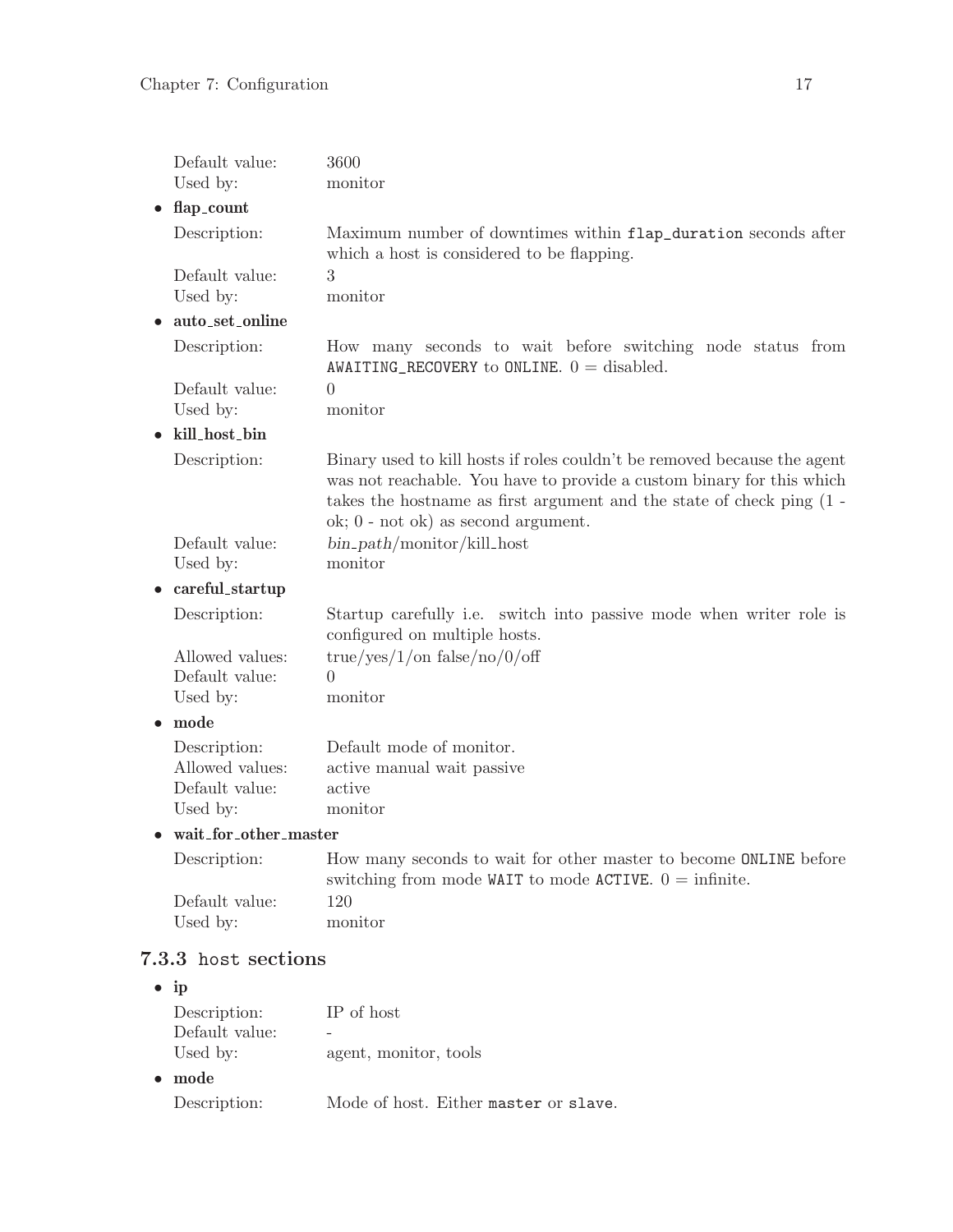| Default value:<br>Used by:                 | agent, monitor                                                                |
|--------------------------------------------|-------------------------------------------------------------------------------|
| peer                                       |                                                                               |
| Description:<br>Default value:<br>Used by: | Name of peer host (if mode is master)<br>agent, monitor                       |
| pid_path<br>$\bullet$                      |                                                                               |
| Description:<br>Default value:<br>Used by: | Location of pid-file<br>agent                                                 |
| bin_path<br>$\bullet$                      |                                                                               |
| Description:<br>Default value:<br>Used by: | Path to directory containing MMM binaries<br>agent                            |
| agent_port                                 |                                                                               |
| Description:<br>Default value:<br>Used by: | Port on which mmm <sub>-agentd</sub> listens<br>9989<br>agent, monitor        |
| cluster_interface                          |                                                                               |
| Description:<br>Default value:<br>Used by: | network interface on which the IPs of the roles should be configured<br>agent |
| mysql_port                                 |                                                                               |
| Description:<br>Default value:<br>Used by: | Port on which mysqld is listening<br>3306<br>agent, monitor, tools            |
| $\bullet$ mysql_pidfile                    |                                                                               |
| Description:<br>Default value:<br>Used by: | location of mysql pid-file<br>/var/run/mysqld/mysqld.pid<br>tools             |
| mysql_rcscript                             |                                                                               |
| Description:<br>Default value:<br>Used by: | location of mysql rc-script<br>/etc/init.d/mysql<br>tools                     |
| mysql_cnf<br>$\bullet$                     |                                                                               |
| Description:<br>Default value:<br>Used by: | location of my.cnf<br>/etc/my.cnf<br>tools                                    |
| agent_user                                 |                                                                               |
| Description:<br>Default value:<br>Used by: | mysql user for MMM Agent<br>agent                                             |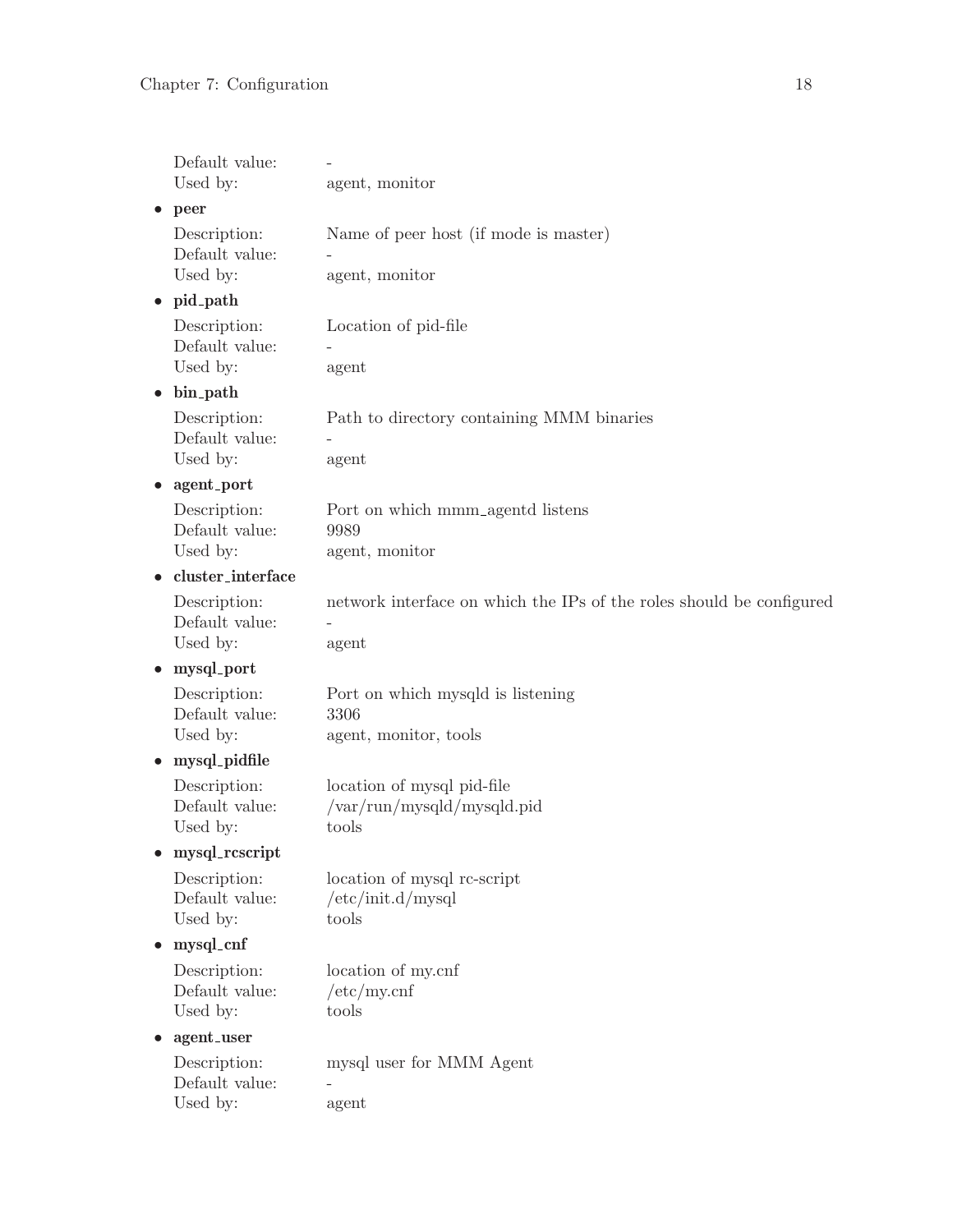|                                            | agent_password       |                                                     |
|--------------------------------------------|----------------------|-----------------------------------------------------|
| Description:<br>Default value:<br>Used by: |                      | mysql password for MMM Agent<br>agent               |
| monitor_user                               |                      |                                                     |
| Description:<br>Default value:<br>Used by: |                      | mysql user for MMM Monitor<br>monitor               |
|                                            | monitor_password     |                                                     |
| Description:<br>Default value:<br>Used by: |                      | mysql password for MMM Monitor<br>monitor           |
| $\bullet$                                  | replication_user     |                                                     |
| Description:<br>Default value:<br>Used by: |                      | mysql user used for replication<br>agent, tools     |
| $\bullet$                                  | replication_password |                                                     |
| Description:<br>Default value:<br>Used by: |                      | mysql password used for replication<br>agent, tools |
| ssh_user                                   |                      |                                                     |
| Description:<br>Default value:<br>Used by: |                      | SSH user for MMM Tools<br>tools                     |
| ssh_port                                   |                      |                                                     |
| Description:<br>Default value:<br>Used by: |                      | SSH port for MMM Tools<br>22<br>tools               |
|                                            | ssh_parameters       |                                                     |
| Description:<br>Default value:<br>Used by: |                      | additional SSH parameters for MMM Tools<br>tools    |
| tools_user                                 |                      |                                                     |
| Description:<br>Default value:<br>Used by: |                      | mysql user for MMM Tools<br>tools                   |
| tools_password<br>$\bullet$                |                      |                                                     |
| Description:<br>Default value:<br>Used by: |                      | mysql password for MMM Tools<br>tools               |
| backup_dir                                 |                      |                                                     |
| Description:                               |                      | Target directory for backups                        |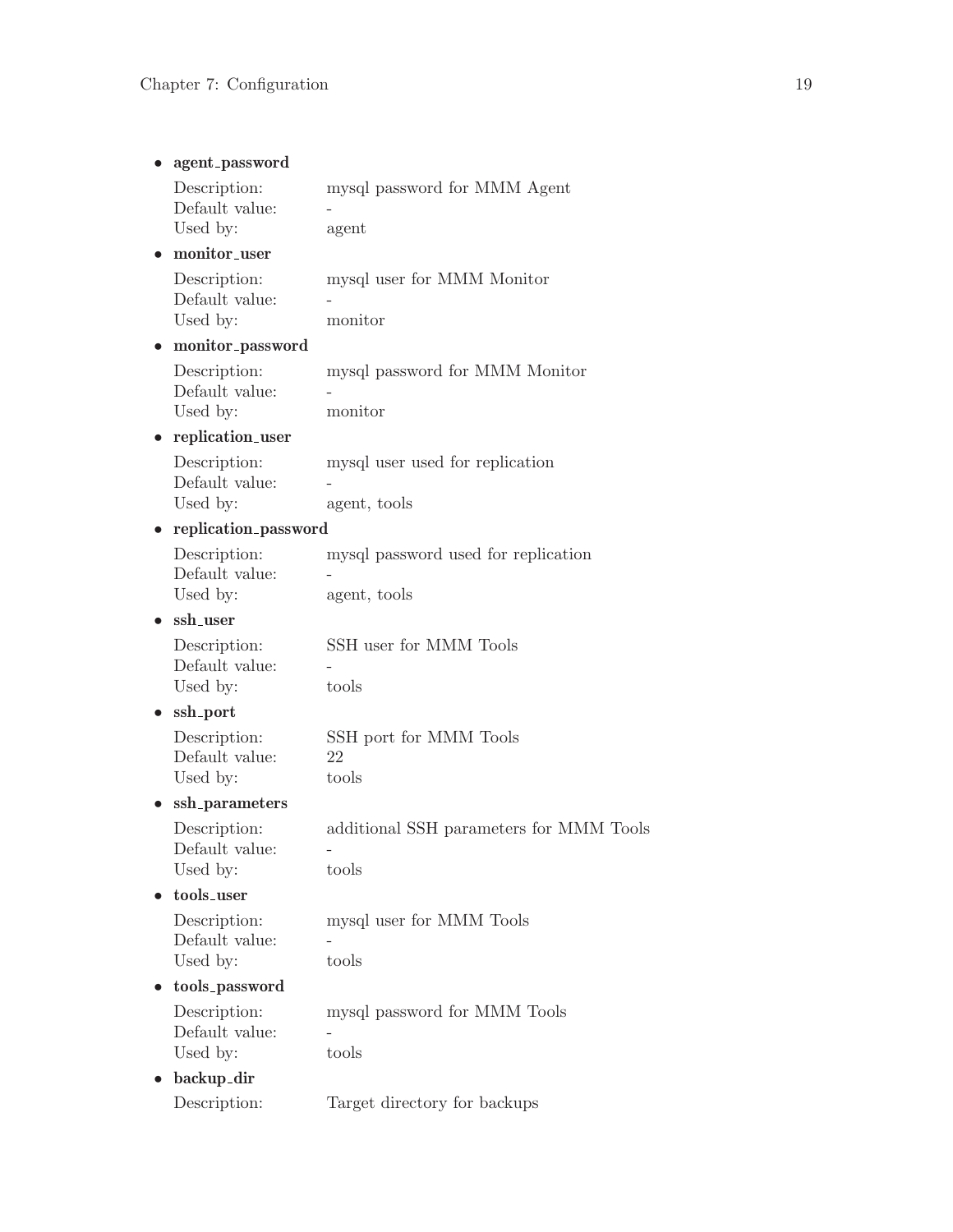<span id="page-23-0"></span>

| Default value:                             |                                                                  |
|--------------------------------------------|------------------------------------------------------------------|
| Used by:                                   | tools                                                            |
| restore_dir                                |                                                                  |
| Description:<br>Default value:<br>Used by: | Directory where backups should be restored to<br>tools           |
| lvm_bin_lvcreate                           |                                                                  |
| Description:<br>Default value:<br>Used by: | Path to lycreate binary<br>lvcreate<br>tools                     |
| lym_bin_lyremove                           |                                                                  |
| Description:<br>Default value:<br>Used by: | Path to lyremove binary<br>lyremove<br>tools                     |
| lvm_snapshot_size                          |                                                                  |
| Description:<br>Default value:<br>Used by: | Size of LVM snapshot<br>tools                                    |
| lvm_logical_volume                         |                                                                  |
| Description:<br>Default value:<br>Used by: | Logical volume where mysql data and logs reside<br>tools         |
| lvm_volume_group                           |                                                                  |
| Description:<br>Default value:<br>Used by: | Volume group of logical volume with mysql data and logs<br>tools |
| lvm_mount_dir                              |                                                                  |
| Description:<br>Default value:<br>Used by: | Mount point for LVM snapshot<br>tools                            |
| lvm_mount_opts                             |                                                                  |
| Description:<br>Default value:<br>Used by: | Mount options used when mounting LVM snapshot<br>tools           |

#### 7.3.4 role sections

This section defines what roles are in the cluster and which IPs will be used for each role. Since roles are moved among servers each server needs an IP (for the monitor to talk to it) and each role needs an IP.

• mode

| Description:   | Mode of role. Either balanced or exclusive (see see Section 5.2) |  |  |  |  |
|----------------|------------------------------------------------------------------|--|--|--|--|
|                | $[Roles]$ , page 7).                                             |  |  |  |  |
| Default value: |                                                                  |  |  |  |  |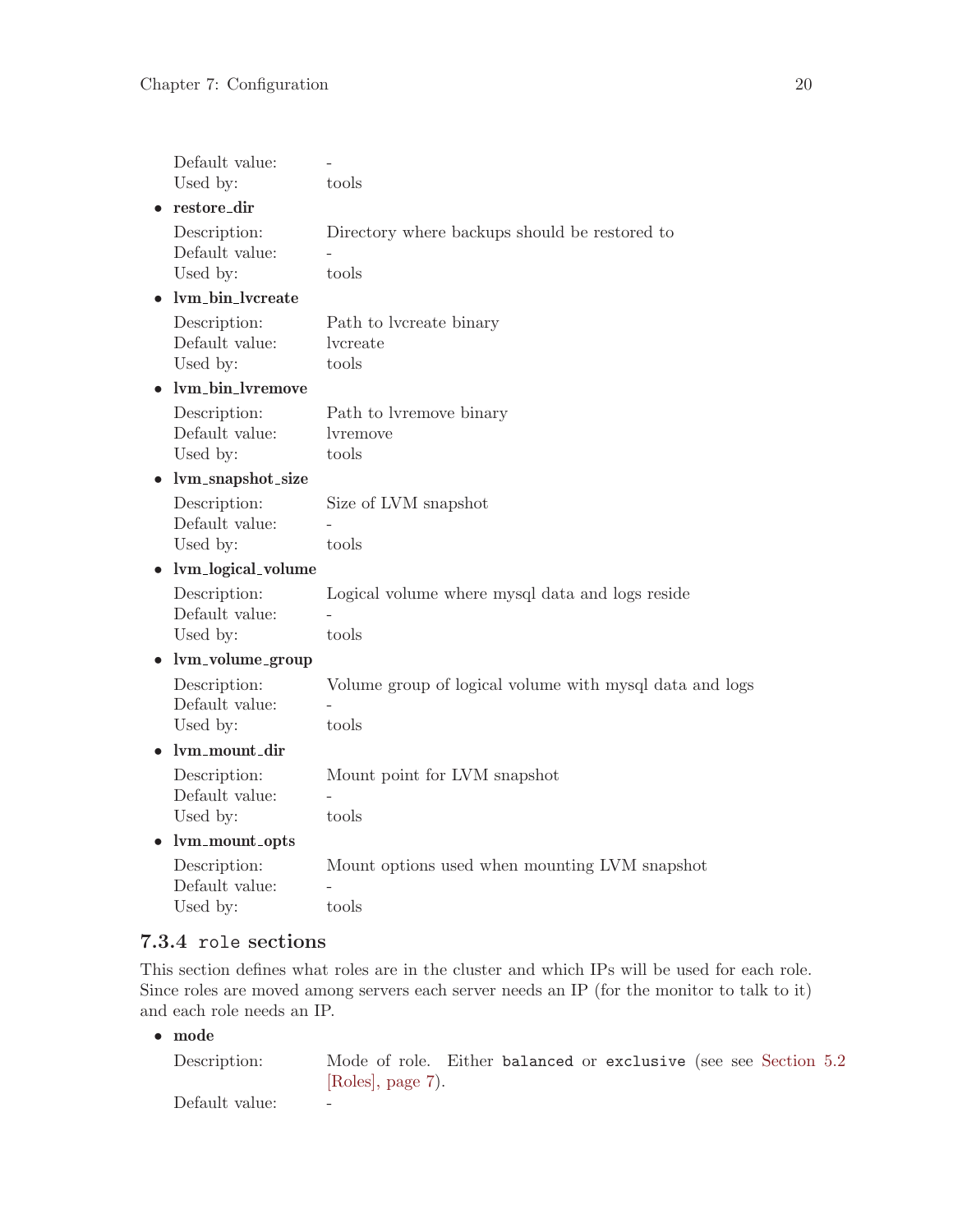<span id="page-24-0"></span>

| Used by:                                   | monitor                                                                                  |
|--------------------------------------------|------------------------------------------------------------------------------------------|
| hosts<br>$\bullet$                         |                                                                                          |
| Description:<br>Default value:<br>Used by: | Hosts which may take over the role<br>monitor                                            |
| ips<br>$\bullet$                           |                                                                                          |
| Description:<br>Default value:<br>Used by: | One or multiple IPs associated with the role<br>agent, monitor                           |
| prefer<br>$\bullet$                        |                                                                                          |
| Description:<br>Default value:<br>Used by: | The preferred host for this role. Only allowed for exclusive roles.<br>monitor           |
| 7.3.5 check sections                       |                                                                                          |
| $\bullet$ check_period                     |                                                                                          |
| Description:<br>Default value:<br>Used by: | Perform check every 5 seconds<br>$\overline{5}$<br>monitor                               |
| trap_period                                |                                                                                          |
| Description:                               | Check is considered as failed if it doesn't succeed for at least<br>trap-period seconds. |
| Dofoult voluo                              | $1 \cap$                                                                                 |

Default value: 10 Used by: monitor

• timeout

| Description:   | Check times out after <i>timeout</i> seconds |
|----------------|----------------------------------------------|
| Default value: |                                              |
| Used by:       | monitor                                      |

#### $\bullet\;\;{\rm restart}\;{\it_{\rm \bf after}}$

| Description:   |         |  | Restart checker process after restart after checks |  |
|----------------|---------|--|----------------------------------------------------|--|
| Default value: | 10000   |  |                                                    |  |
| Used by:       | monitor |  |                                                    |  |

#### $\bullet$  max\_backlog

| Description:   | Maximum backlog for check rep_backlog. |
|----------------|----------------------------------------|
| Default value: |                                        |
| Used by:       | monitor                                |

### 7.3.6 socket section

• type

| Description:   | Socket type to use. Either plain or ssl |
|----------------|-----------------------------------------|
| Default value: | $\overline{\phantom{a}}$                |
| Used by:       | agent, control, monitor                 |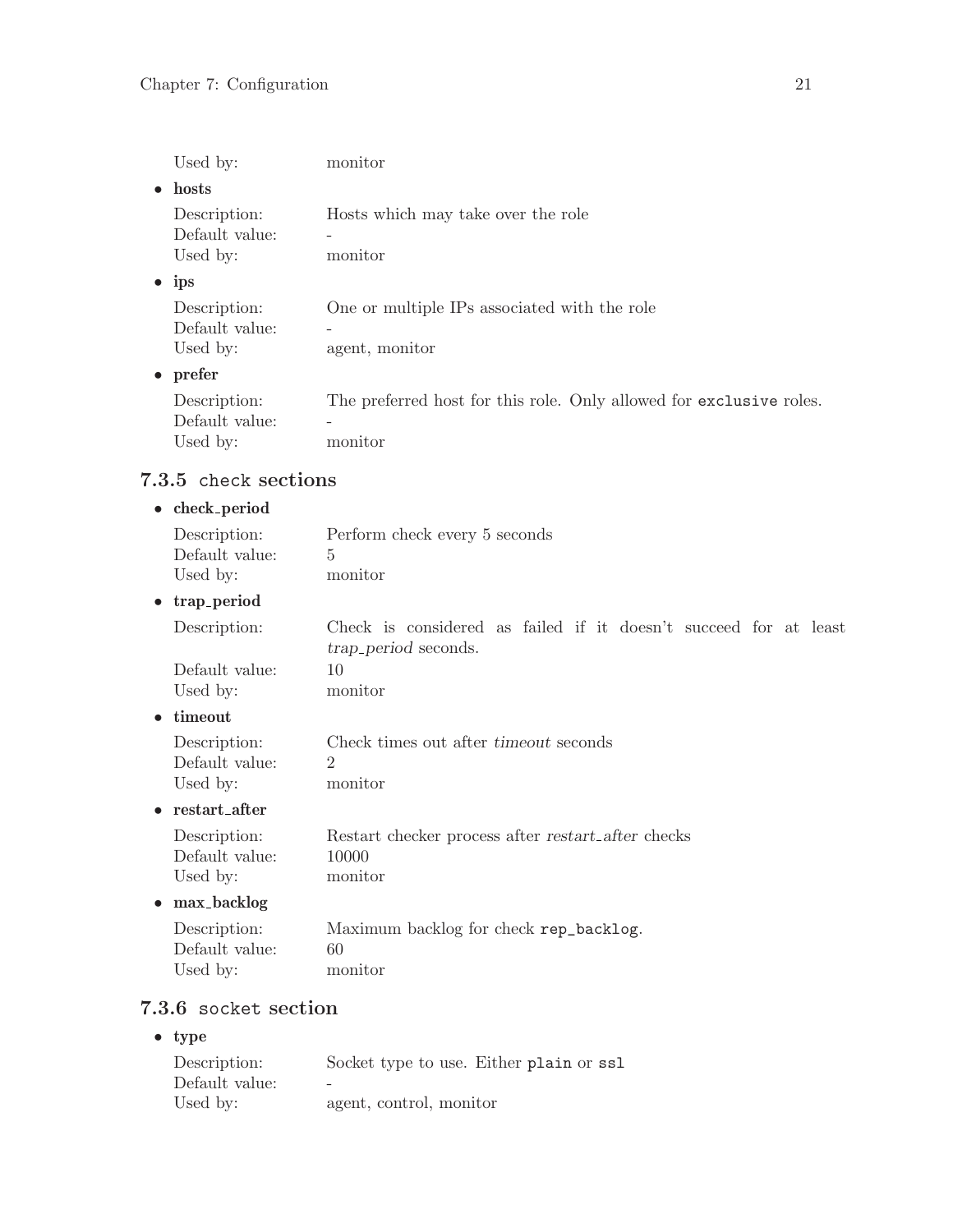<span id="page-25-0"></span>

| $\bullet$ cert file                        |                                                                                                           |
|--------------------------------------------|-----------------------------------------------------------------------------------------------------------|
| Description:<br>Default value:<br>Used by: | location of SSL certificate (if type is ssl)<br>agent, control, monitor                                   |
| $\bullet$ key_file                         |                                                                                                           |
| Description:<br>Default value:<br>Used by: | location of RSA private key (if type is ssl)<br>agent, control, monitor                                   |
| $\bullet$ ca file                          |                                                                                                           |
| Description:                               | location of file containing certificate(s) of the reputable certificate au-<br>thorities (if type is ssl) |
| Default value:<br>Used by:                 | $\qquad \qquad \blacksquare$<br>agent, monitor                                                            |

### 7.3.7 copy\_method sections

| backup_command                             |                                                                                       |
|--------------------------------------------|---------------------------------------------------------------------------------------|
| Description:<br>Default value:             | Command used for creation of backup                                                   |
| Used by:                                   | tools                                                                                 |
| • restore_command                          |                                                                                       |
| Description:<br>Default value:<br>Used by: | Command used for restoring backup<br>tools                                            |
| incremental_command                        |                                                                                       |
| Description:<br>Default value:<br>Used by: | Command used for showing available increments<br>tools                                |
| incremental                                |                                                                                       |
| Description:<br>Default value:<br>Used by: | Indicates whether the copy method supports incremental backups<br>$\Omega$<br>tools   |
| single_run<br>$\bullet$                    |                                                                                       |
| Description:                               | Indicates whether the copy method is able to copy all dirs in one single<br>run       |
| Default value:<br>Used by:                 | $\Omega$<br>tools                                                                     |
| true_copy                                  |                                                                                       |
| Description:<br>Default value:<br>Used by: | Indicates whether the copy method creates a 1:1 copy of the data<br>$\Omega$<br>tools |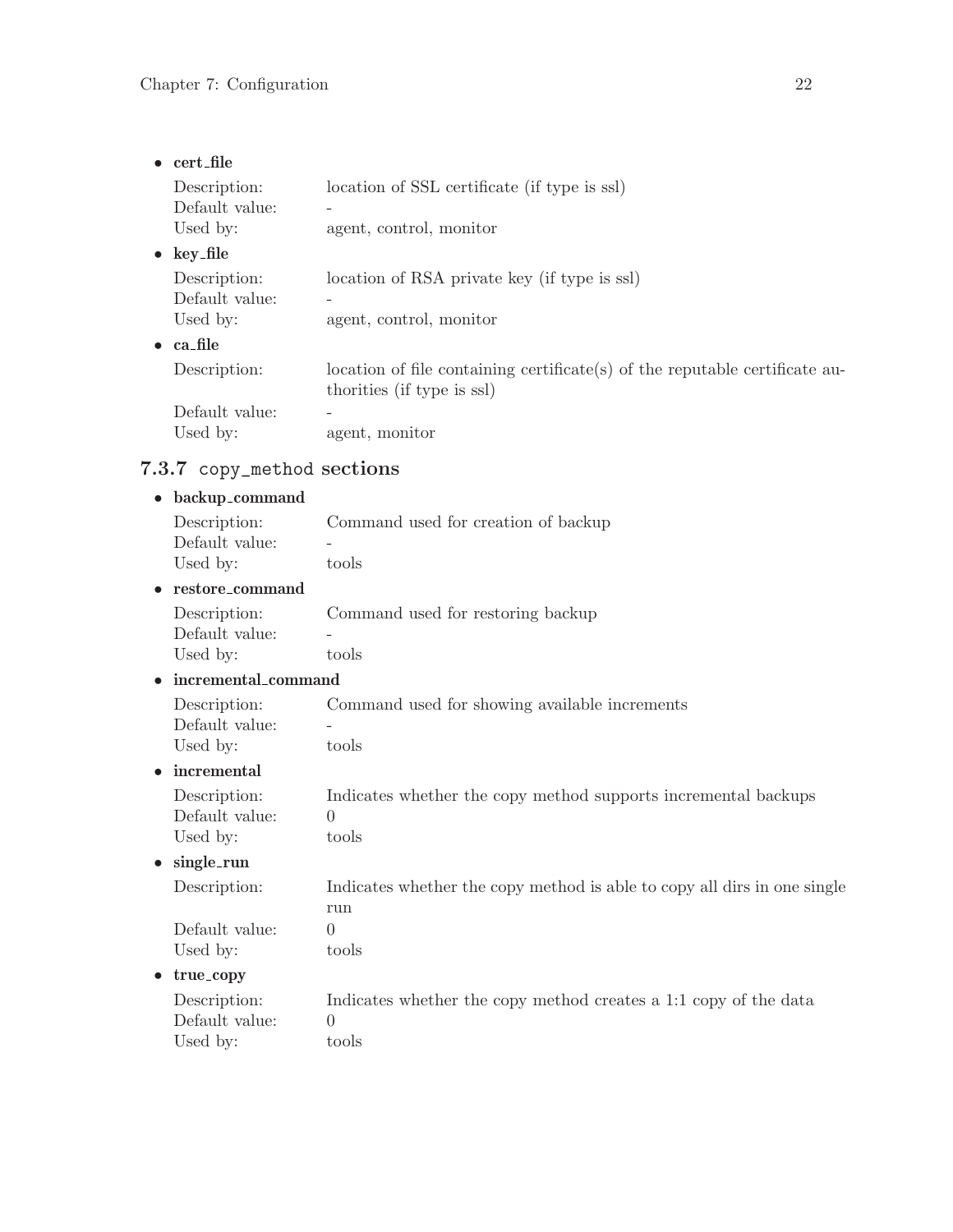### <span id="page-26-0"></span>8 Logging

#### 8.1 Logging config files

MMM uses Log4perl for logging, so the logging abilities are very flexible. If the default logging configuration doesn't fit your needs you can create a config file which may resist in '/etc', '/etc/mmm' or '/etc/mysql-mmm'. '/etc/mysql-mmm' should be preferred.

The name of the file depends on the program you want to create it for:

| Program                 | Filename                                         |
|-------------------------|--------------------------------------------------|
| mm <sub>-agentd</sub>   | 'mmm_agent_log.conf'                             |
| mmm <sub>-mond</sub>    | 'mmm_mon_log.conf' or 'mmm_mon_log_CLUSTER.conf' |
| mmm <sub>-control</sub> | 'mmm_mon_log.conf' or 'mmm_mon_log_CLUSTER.conf' |
| mmm <sub>backup</sub>   |                                                  |
| mmm <sub>-clone</sub>   |                                                  |
| mmm_restore             |                                                  |

#### 8.2 Log4perl sample configuration

Here is the default logging configuration:

```
log4perl.logger = INFO, LogFile
log4perl.appender.LogFile = Log::Log4perl::Appender::File
log4perl.appender.LogFile.Threshold = INFO
log4perl.appender.LogFile.filename = /var/log/mysql-mmm/progam.info
log4perl.appender.LogFile.recreate = 1
log4perl.appender.LogFile.layout = PatternLayout
log4perl.appender.LogFile.layout.ConversionPattern = %d %5p %m%n
```
In addition to that, if debug mode is enabled:

```
log4perl.logger = DEBUG, ScreenLog, LogFile
log4perl.appender.ScreenLog = Log::Log4perl::Appender::Screen
log4perl.appender.ScreenLog.stderr = 0
log4perl.appender.ScreenLog.layout = PatternLayout
log4perl.appender.ScreenLog.layout.ConversionPattern = %d %5p %m%n
```
It is also possible to log into multiple files (separated by severity) or let MMM send you mails (this was the default logging configuration in versions below 2.1.1):

```
log4perl.logger = INFO, FileInfo, FileWarn, FileError, FileFatal, MailFatal
log4perl.appender.FileInfo = Log::Log4perl::Appender::File
log4perl.appender.FileInfo.Threshold = INFO
log4perl.appender.FileInfo.filename = /var/log/mysql-mmm/progam.info
log4perl.appender.FileInfo.recreate = 1
log4perl.appender.FileInfo.layout = PatternLayout
log4perl.appender.FileInfo.layout.ConversionPattern = %d %5p %m%n
log4perl.appender.FileWarn = Log::Log4perl::Appender::File
log4perl.appender.FileWarn.Threshold = WARN
log4perl.appender.FileWarn.filename = /var/log/mysql-mmm/progam.warn
```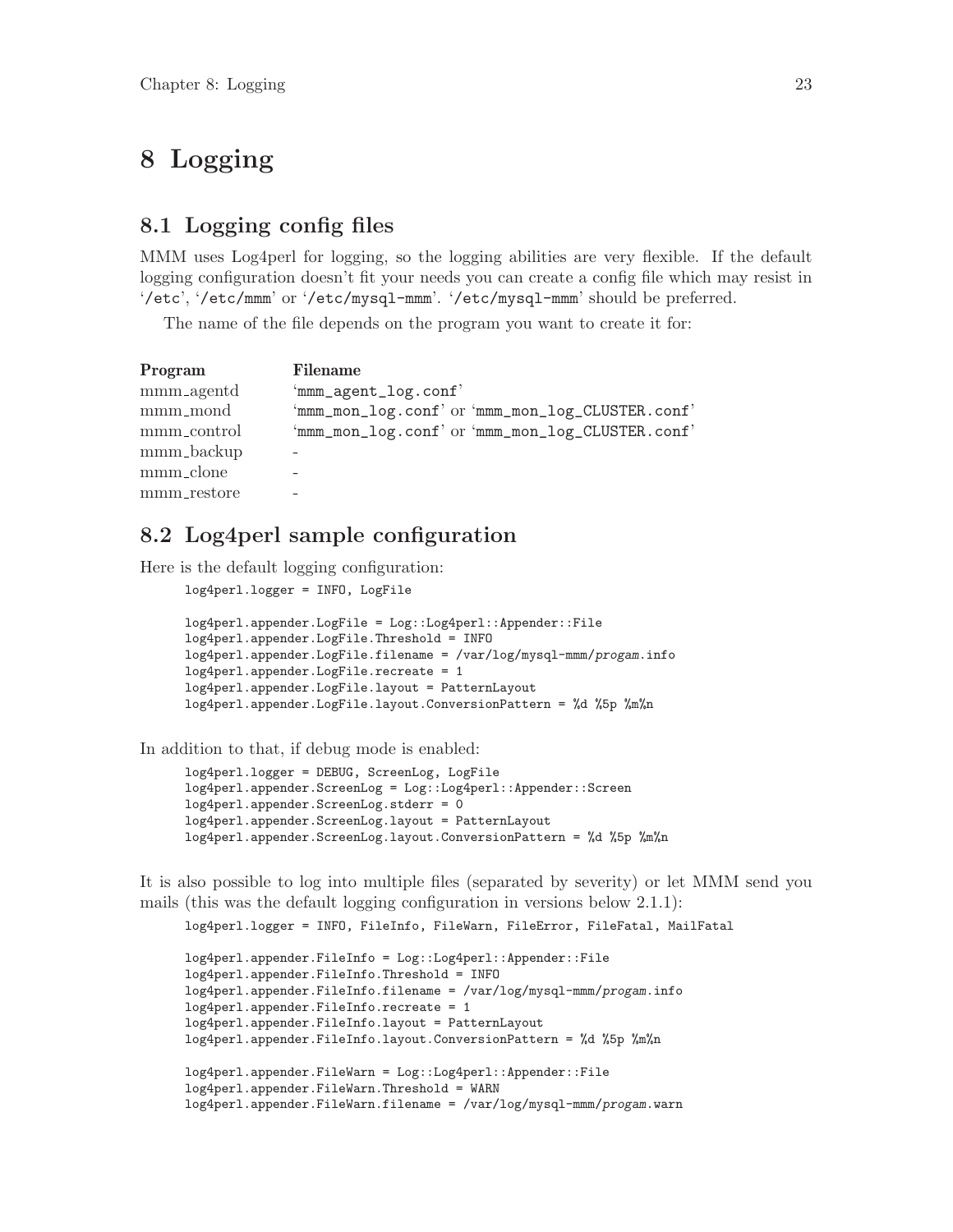```
log4perl.appender.FileWarn.recreate = 1
log4perl.appender.FileWarn.layout = PatternLayout
log4perl.appender.FileWarn.layout.ConversionPattern = %d %5p %m%n
log4perl.appender.FileError = Log::Log4perl::Appender::File
log4perl.appender.FileError.Threshold = ERROR
log4perl.appender.FileError.filename = /var/log/mysql-mmm/progam.error
log4perl.appender.FileError.recreate = 1
log4perl.appender.FileError.layout = PatternLayout
log4perl.appender.FileError.layout.ConversionPattern = %d %5p %m%n
log4perl.appender.FileFatal = Log::Log4perl::Appender::File
log4perl.appender.FileFatal.Threshold = FATAL
log4perl.appender.FileFatal.filename = /var/log/mysql-mmm/progam.fatal
log4perl.appender.FileFatal.recreate = 1
log4perl.appender.FileFatal.layout = PatternLayout
log4perl.appender.FileFatal.layout.ConversionPattern = %d %5p %m%n
log4perl.appender.MailFatal = Log::Dispatch::Email::MailSend
log4perl.appender.MailFatal.Threshold = FATAL
log4perl.appender.MailFatal.to = root
log4perl.appender.MailFatal.buffered = 0
log4perl.appender.MailFatal.subject = FATAL error in progam
log4perl.appender.MailFatal.layout = PatternLayout
log4perl.appender.MailFatal.layout.ConversionPattern = %d %m%n
```